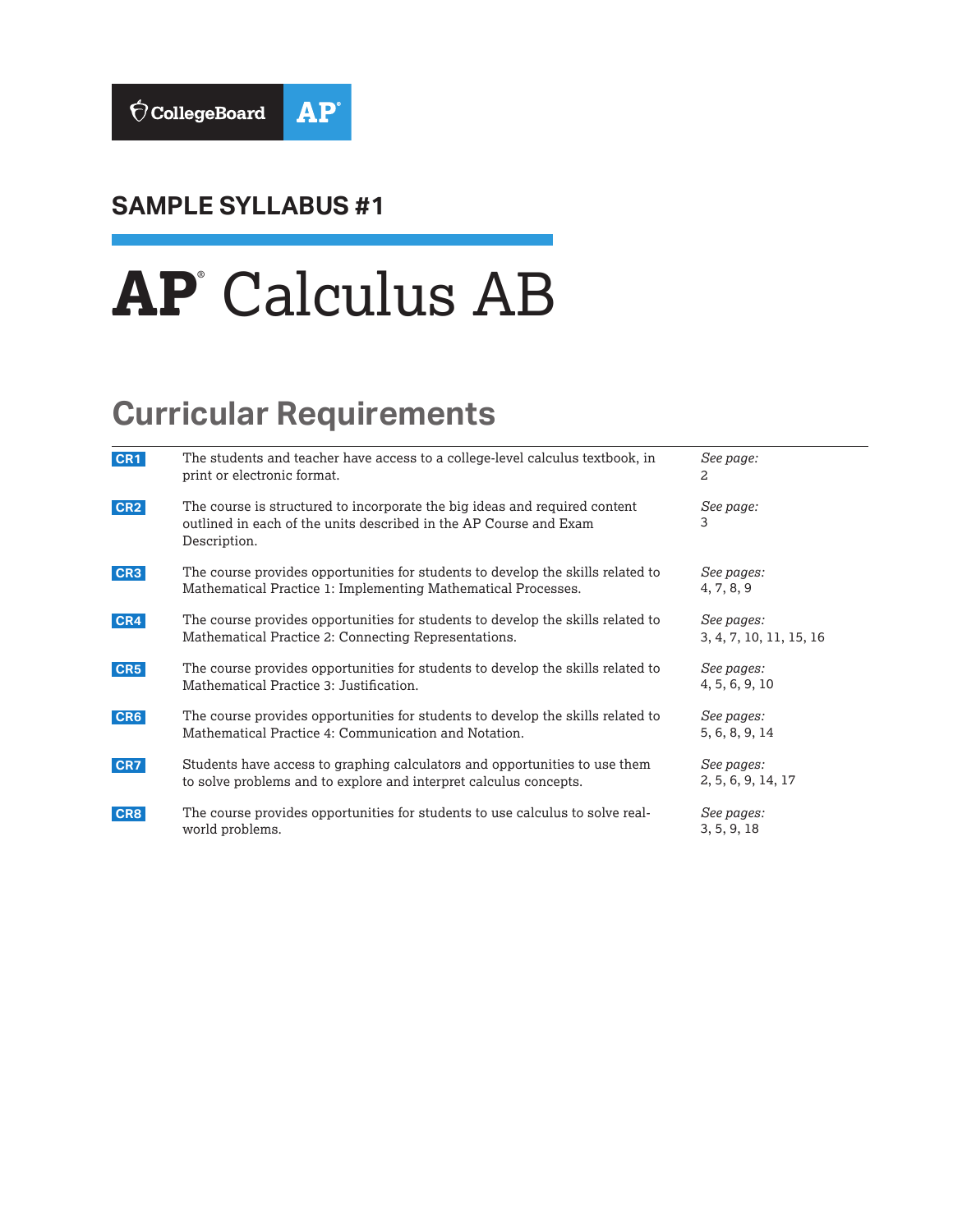# <span id="page-1-0"></span>**Advanced Placement Calculus AB Sample Syllabus #1**

# **Course Overview**

Course Overview: AP® Calculus AB is equivalent to a first-semester college calculus course. Topics include functions, limits and continuity, derivatives, and integrals. The course will focus on applying the skills and concepts of calculus to modeling and solving problems across multiple representations.

# Course Expectations

Students are expected to complete all homework problems to the best of their ability. If they need additional support, they can refer to the additional resources listed below.

The Personal Progress Checks (PPC) that are assigned online for this course through the student's College Board account are to be completed on time; exceptions will not be made.

Students will take daily quizzes. These quizzes are short and are intended to check for understanding of concepts and skills that were recently taught. Students are required to make all corrections when the quizzes are returned to them.

All projects are due by the indicated due date.

# Technology Requirement

Students will be provided with a TI-Nspire graphing calculator. Some problems throughout the course will require them to use their graphing calculators. **CR7**

# Textbook Requirement

Sullivan, Michael, and Kathleen Miranda. *Calculus* (for the AP Course), 2nd ed*.*  (New York: Bedford, Freeman & Worth, 2017) **CR1**

# Additional Resources

Students can watch a video on my YouTube channel corresponding to the lesson we covered in class. On a regular basis, I send a video link to remind students of this resource.

- Students can log in to Davidson Next for AP Calculus AB. Students will find video lessons for the topic we are going over in class as well as practice problems.
- Students can log in to the website "GetAFive" using the instruction sheet provided. This site has videos and problems grouped according to topic.
- Students have the option of coming to me for help before or after school.

# Course Outline and Pacing – Starting School After Labor Day

- September/October Unit 1
- October/November Units 2 and 3
- November/December Unit 4
- December/January Unit 5

#### **CR7**

The syllabus includes a statement that each student has individual access to an approved graphing calculator.

#### AND

The syllabus must include a description of at least one activity in which students use graphing calculators to:

- **qraph** functions
- solve equations
- perform numerical differentiation
- perform numerical integration
- explore or interpret calculus concepts

#### **CR1**

The syllabus must list the title, author, and publication date of a college-level calculus textbook.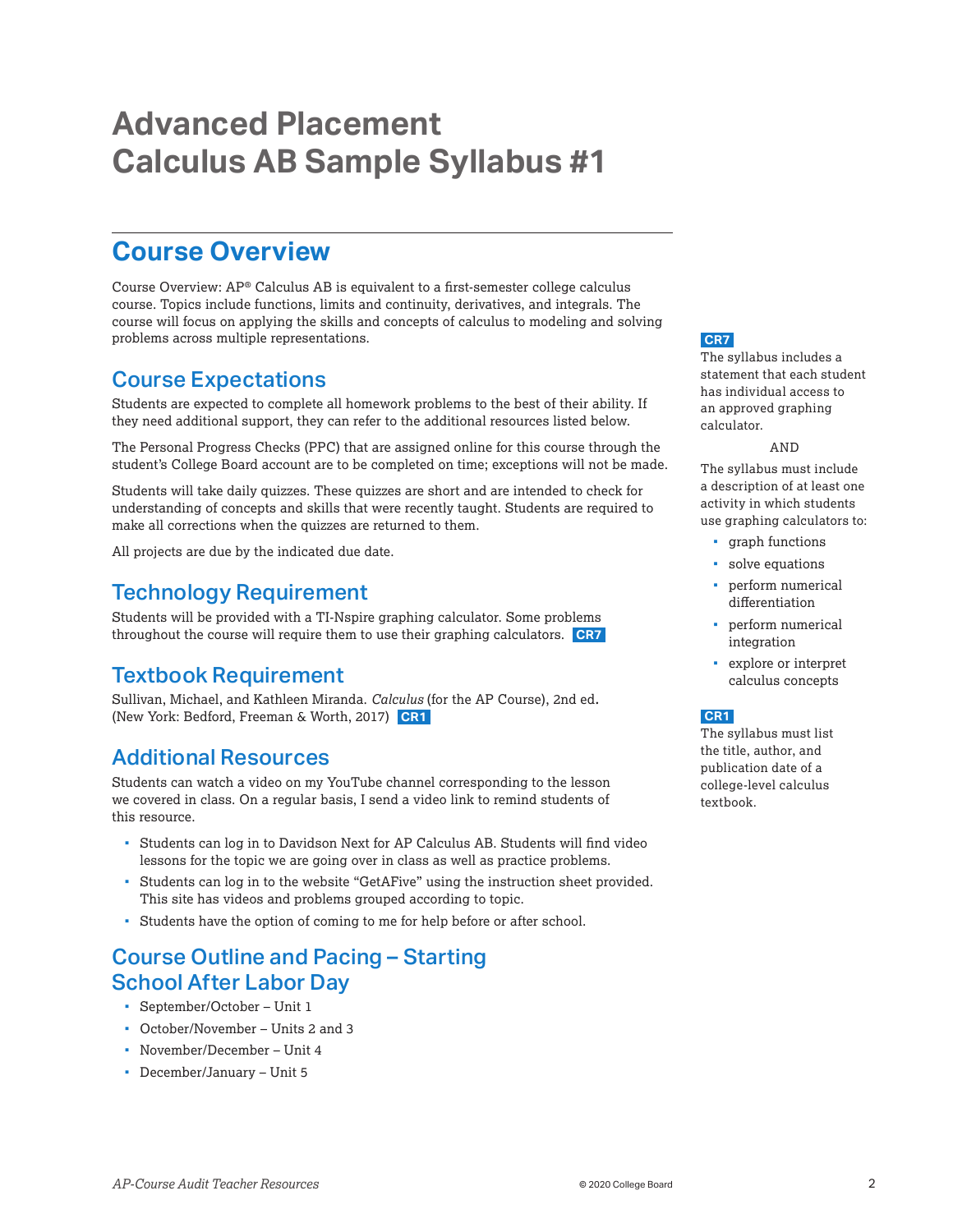- <span id="page-2-0"></span>January/February – Unit 6
- February/March Unit 7
- March/April Unit 8
- April/May AP Review

### Student Practice

Throughout each unit, **Topic Questions** will be provided to help students check their understanding. The Topic Questions are especially useful for confirming understanding of difficult or foundational topics before moving on to new content or skills that build upon prior topics. Topic Questions can be assigned before, during, or after a lesson, and as in-class work or homework. Students will get rationales for each Topic Question that will help them understand why an answer is correct or incorrect, and their results will reveal misunderstandings to help them target the content and skills needed for additional practice.

At the end of each unit or at key points within a unit, **Personal Progress Checks** will be provided in class or as homework assignments in AP Classroom. Students will get a personal report with feedback on every topic, skill, and question that they can use to chart their progress, and their results will come with rationales that explain every question's answer. One to two class periods are set aside to re-teach skills based on the results of the Personal Progress Checks.

### **Course Outline and Description: CR2**

#### Unit 1: Limits and Continuity (Big Ideas: Change, Limits, Analysis of Functions)

1.1 Introducing Calculus: Can Change Occur at an Instant? (Skill 2.B)

In a classroom activity, students will calculate the velocities (the average rate of change) of several automobiles using both functions given analytically and data presented in a table of time versus displacement. Students will use their information to approximate the instantaneous velocity of the automobile at a particular time *t* and to sketch a graph of velocity as a function of time. They will provide a verbal (that is, written in words) interpretation of the movement of each vehicle (such as "The car's velocity is positive and decreasing") and explain how their verbal interpretation is connected to the graph they have drawn. **CR4 CR8**

1.2 Defining Limits and Using Limit Notation (Skill 2.B)

In a classroom activity, students will sort cards pertaining to the graph of a function *f* consisting of vertical asymptotes, horizontal asymptotes, jump, removable, and nonremovable discontinuities. Students will have to match selected portions of the graph to its written description and symbolic (notation) description. Here, students are learning how to express limits in both written and symbolic form to understand the behavior of a function *f* as *f* gets sufficiently close to a particular x-value.

1.3 Estimating Limit Values from Graphs (Skill 2.B)

In a classroom activity, students will work in pairs to use a graph of a function to approximate the value of a limit, if it exists. Students will use the strategy of Concepts with Color, located on page 204 in the CED, where one student will trace the graph of the function from the left in one color while the other student will trace the graph from the right using another colored pencil. Then, using correct language to describe a limit, students will explain whether or not the limit exists.

1.4 Estimating Limit Values from Tables (Skill 2.B)

In a homework assignment, students will complete a table of values to find the limit, if it exists, for a set of functions. In some of the problems, a graphing calculator will be required. Students may notice in some problems that direct substitution would

#### **CR2**

The syllabus must include an outline of course content by unit title or topic using any organizational approach with the associated big idea(s) to demonstrate the inclusion of required course content. All three big ideas must be included: Change, Limits, and Analysis of Functions.

#### **CR4**

The syllabus must include a description of at least one activity in which students work with multiple representations. Each of the four representations (analytical, numerical, graphical, and verbal) must be in at least one of the provided activities.

#### AND

There must be evidence of a connection between at least two different representations in at least one activity, aligned with Skills 2.C, 2.D, or 2.E.

The activity or activities must be labeled with the corresponding skill(s).

#### **CR8**

The syllabus must provide a description of one or more activity requiring students to apply their knowledge of AP Calculus concepts to solve real-world problems.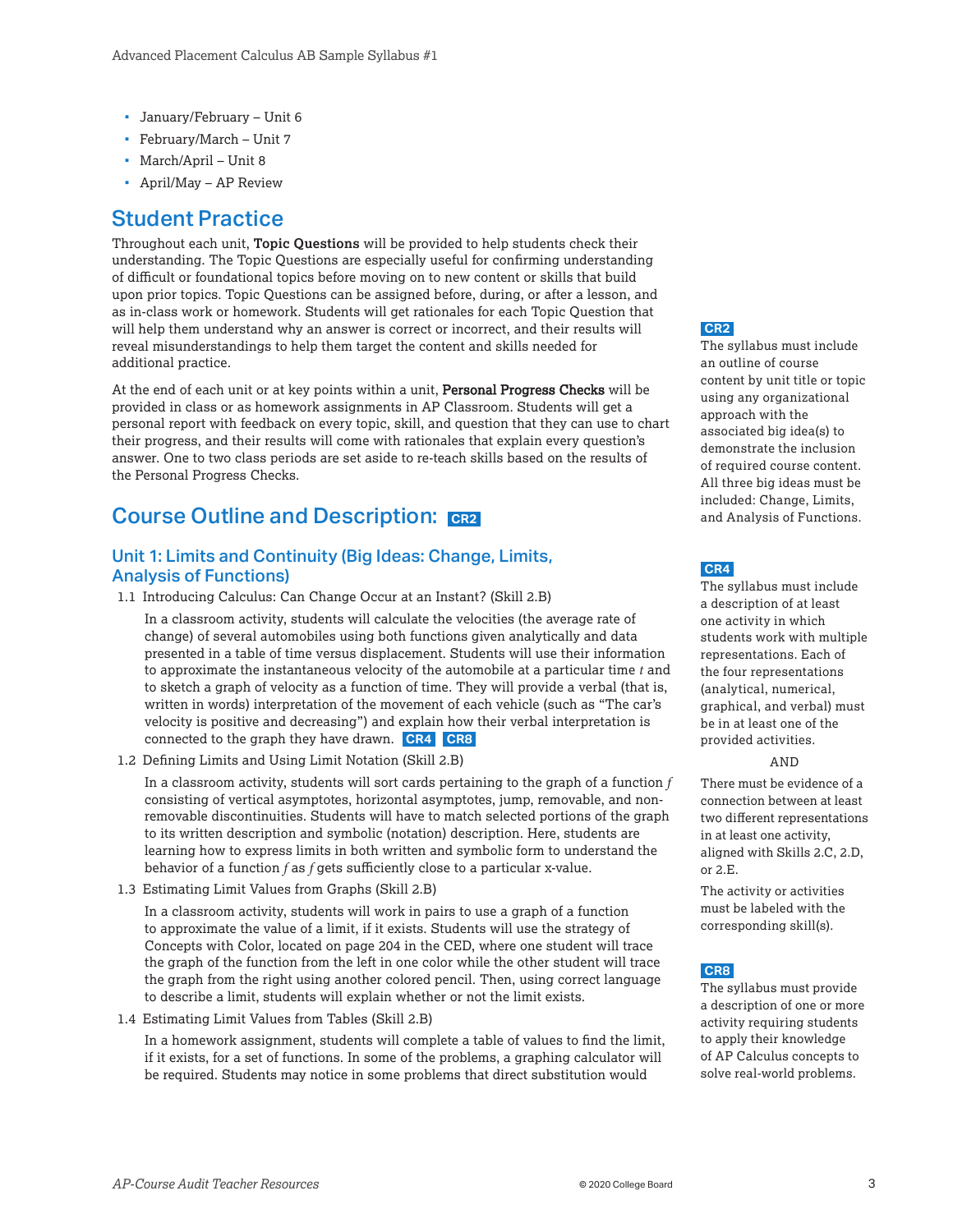<span id="page-3-0"></span>have worked, while in other problems, direct substitution does not work, but the problem still has a limit. A problem where direct substitution fails but still has a limit gets the student to think about how else they could come up with the answer without using technology. (Getting them prepared to think about using algebra.)

1.5 Determining Limits Using Algebraic Properties of Limits (Skill 1.E)

Students will complete a homework assignment applying the Algebraic Properties of Limits across multiple representations. Students will be given information about the graph of function *f*, a polynomial function *g* expressed symbolically, a rational function *h* expressed symbolically, a table of values for a function *k*, and a written description of the limits for functions *r* and *s*. Although all functions may not be used in one problem, each limit problem will consist of at least two different representations, and students will be asked to explain how those representations are connected. In addition to finding limits across multiple representations, students will discover in a problem or two that although the limit of a function *f* and the limit of a function *g* may not exist, the limit of  $f + g$ , does exist. **CR4** 

1.6 Determining Limits Using Algebraic Manipulation (Skill 1.C)

Students will complete a homework assignment where they be given limits of various functions expressed analytically. The students will have to identify the appropriate mathematical procedure (including direct substitution, factoring, finding a common denominator, multiplying by a conjugate, and rewriting the expression) and then implement that procedure to compute the limit. **CR3**

1.7 Selecting Procedures for Determining Limits (Skill 1.C)

Students will complete an activity where they have to choose a method for determining a limit arranged in a chart. They will start with direct substitution; if they get 0/0, they will have to choose from Algebra, Table of Values, or a Graph as a means for finding the limit. Then, they will write a brief explanation why they chose that method for finding the limit. Students will also use a flow chart to help them find limits. **CR3**

- $\square$  Complete Personal Progress Check MCQ Part A for Unit 1
- 1.8 Determine Limits Using the Squeeze Theorem (Skill 3.C)

Students will complete a three-part homework assignment using the Squeeze Theorem. For each part, students will have to decide if the conditions of the Squeeze Theorem are met and, if so, provide the reasoning for their claim that the conditions are satisfied and then proceed to use the theorem to find the indicated limit. The first part of the worksheet will consist of graphs where students have to decide if the conditions are met. In the second part, a function will be sandwiched between two other functions and students will have to check if the conditions are met before finding the limit. In the third part, the students will be given a function where they will have to sandwich the function between two values and proceed from there in trying to find the limit. **CR5**

1.9 Connecting Multiple Representations of Limits (Skill 2.C)

Students will complete a homework assignment to review the limits they've studied so far. This assignment will be broken into parts: in part one, students will use a graph to find the limit; in part two, students will use a table of values to find the limit; in part three, students will use algebra to find the limit. In the final part, students will have to use multiple representations to find a limit. The representations will include two graphs, two functions, and a table of values. **CR4**

1.10 Exploring Types of Discontinuities (Skill 3.B)

Students will complete an activity in class where they will learn the different types of discontinuities. In one part, students will complete a chart using the given graph of a function. The columns of the chart will consist of finding

 $\lim_{x\to a^-} f(x)$ ,  $\lim_{x\to a} f(x)$ , and whether  $f(a) = \lim_{x\to a} f(x)$ . The students will

#### **CR3**

The syllabus must include a description of one or more activities in which students use two or more skills under Mathematical Practice 1. The activity must be labeled with the corresponding skill(s).

#### AND

One of those activities must incorporate the portion of Skill 1.E in which students apply appropriate mathematical rules or procedures without technology.

#### **CR5**

The syllabus must include a description of one or more activity in which students use two or more skills under Mathematical Practice 3. The activity or activities must be labeled with the corresponding skill(s).

#### AND

One of those skills must be 3.C.

#### AND

One of those skills must be either 3.E or 3.F.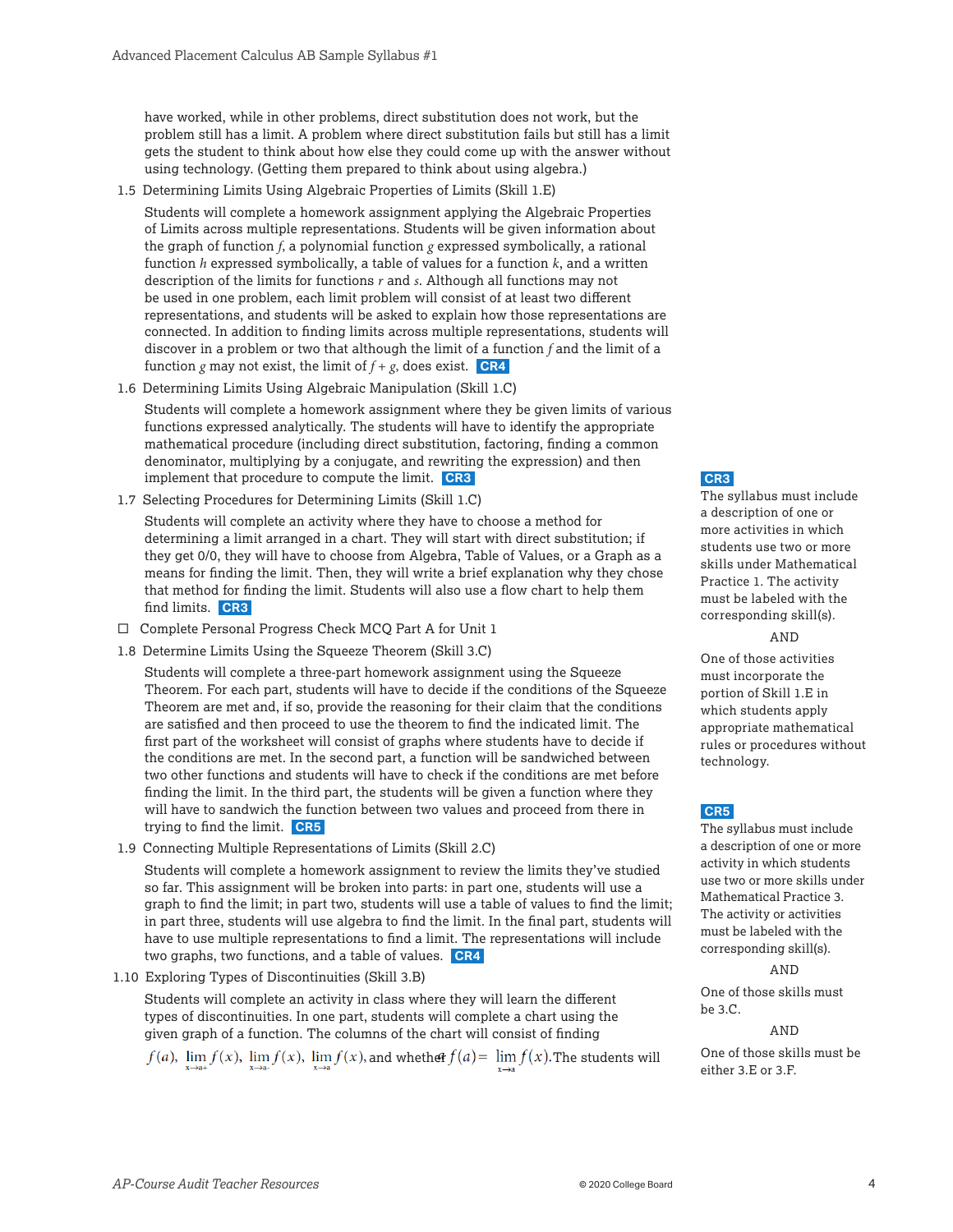<span id="page-4-0"></span>learn about three types of discontinuities by completing this table – removable, jump (piecewise), and asymptotic. They will also justify the type of discontinuity using correct notation. We will also refer back to the activity in Topic 1.2. **CR6**

1.11 Defining Continuity at a Point (Skill 3.C)

After students complete the activity from 1.10, they will learn what conditions are required for a function to be continuous at a point. Students have a tendency to give weak explanations for justifying whether a function is continuous at a point or not. They fail to use proper notation and need practice applying the definition of continuity to problems in a variety of representations. Also, to help students achieve better communication and notational fluency with the definition of continuity, I will use a classroom activity that includes error analysis. Students will critique student samples from prior FRQ's that either correctly or incorrectly used the definition of continuity in justifying answers. We will also refer back to the activity in Topic 1.2. **CR5**

- $\Box$  Complete Personal Progress Check MCQ Part B for Unit 1
- 1.12 Confirming Continuity over an Interval (Skill 1.E)

Students will complete a homework assignment where they have to check for continuity over different types of intervals, i.e., closed, open, half-open, etc. Problems will consist of functions that are not continuous at an interior point of an interval, endpoint of an interval, and at some point where no interval is given. Problems will also consist of functions that are continuous on the given interval. Piecewise functions will be emphasized in this assignment because students fail to check for continuity where the domain is broken up. Confirming continuity is an essential condition for Existence Theorems.

1.13 Removing Discontinuities (Skill 1.E)

Students will complete a homework assignment consisting of problems where a function is not continuous at a point but the problem can be rewritten or extended so that the function is now continuous at that point.

1.14 Connecting Infinite Limits and Vertical Asymptotes (Skill 3.D)

Using a table of values for *x*, students will use a calculator to find values for a given function  $f(x)$ . They will notice that the values for  $f(x)$  either approach positive or negative infinity. Then students will use their graphing calculator to explore the graph of the function so that they could verify the location of the vertical asymptote. Using the table of values, students will use limit notation to explain why the function has a vertical asymptote near that value of *x*. We will also refer back to the activity in Topic 1.2. **CR7**

1.15 Connecting Limits at Infinity and Horizontal Asymptotes (Skill 2.D)

Students will complete an activity broken into three parts. In the first part, students will indicate what the *y*-values of a function are approaching as the *x* - values approach positive or negative infinity. In the second part, students will use technology to graph a given function and use their graph to determine the equation of the horizontal asymptote. In the third part, students will determine the horizontal asymptotes without technology by using the information they obtained in parts one and two. Students will have to make the connection in parts one and two in order to answer part three without technology. However, students may use technology to confirm the horizontal asymptotes of a function in part three. We will also refer back to the activity in Topic 1.2. **CR8**

- $\Box$  Complete Personal Progress Check FRQ A for Unit 1
- 1.16 Working with the Intermediate Value Theorem (Skill 3.E)

Students will complete an activity using the Intermediate Value Theorem. In order to apply the IVT, students must address the essential condition of continuity on a closed interval. In part one, students will use the strategy of sentence starters, indicated in the CED on page 212, to check for continuity on a closed interval.

#### **CR6**

The syllabus must include a description of at least one activity in which students are given the opportunity to communicate their understanding of calculus concepts, processes, or procedures using appropriate mathematical language. (Skill 4.A)

#### AND

The syllabus must include a description of at least one activity in which students demonstrate notational fluency by either connecting different notations for the same concept or using appropriate mathematical notation in applying procedures. (Skill 4.C)

The activity or activities must be labeled with the corresponding skill(s).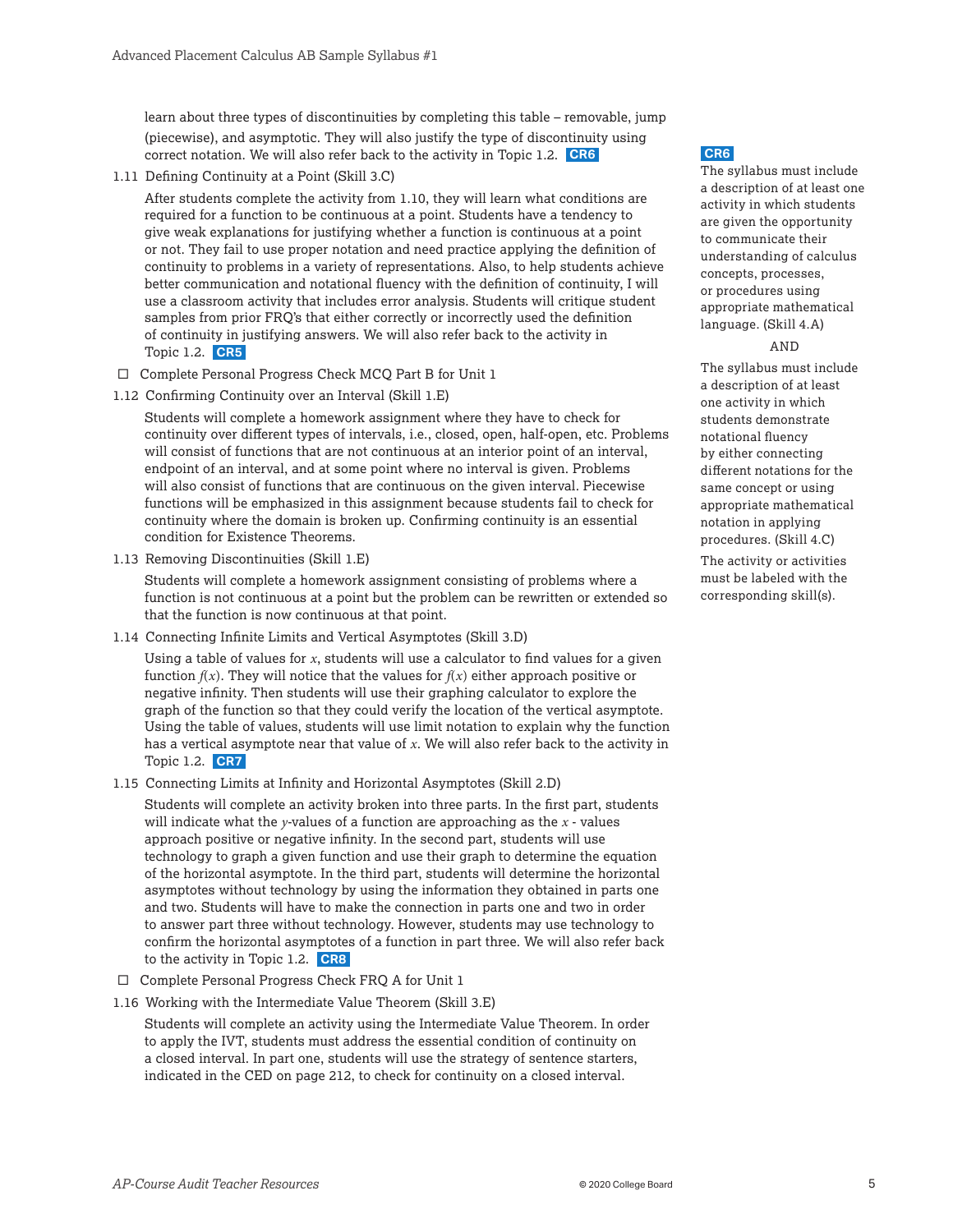In part two, students will use a template to write an argument using IVT. The problems in part two will include a variety of contexts in which students have to apply IVT. **CR5**

 $\Box$  Take Unit 1 Test.

#### Unit 2: Differentiation: Definition and Fundamental Properties (Big Ideas: Change, Limits, Analysis of Functions)

2.1 Defining Average and Instantaneous Rates of Change at a Point (Skill 2.B)

In a class activity, students will use the graph of a function to find the average rate of change (the slope of the secant line) of a function over several closed intervals. Then, students will approximate the instantaneous rate of change at a point (the slope of the tangent line) using their average rates of change. The class activity will consist of several representations from past FRQ's consisting of tables of values, graphs, and quantities modeled by a function. Units will be required.

2.2 Defining the Derivative of a Function and Using Derivative Notations (Skills 1.D and 4.C)

Using the activity from 2.1 as a reference, students will learn the definition of derivative in three different forms.

In a homework assignment, students will use all three forms to find the derivative of a function. On this same assignment, students will be given limits of various difference quotients with the denominator approaching 0 and will be asked to identify each as the derivative of a specific function at a specific *x*-value; for each limit, the students will write in appropriate mathematical language an explanation of how they determine what derivative the limit represents. **CR6**

2.3 Estimating Derivatives of a Function at a Point (Skill 1.E)

In a class exercise, students will estimate the derivative of a function at a point using a table of values.

The class activity will consist of several representations from past FRQ's where students will need to show a difference quotient and attach units to their answer.

2.4 Connecting Differentiability and Continuity: Determining When Derivatives Do and Do Not Exist (Skill 3.E)

In a class activity, students will learn to determine if a function is a differentiable or not. At this point in the course, students interpret a function being differentiable at a point  $x = a$  as the slope of the tangent line existing at  $x = a$  In the first part of the activity, students will be given the graphs of two functions; one graph is of a continuous function, and the other graph is a function that is not continuous at a given point. Students will draw several tangent lines along the graphs of both functions using a straight edge. Then, students will use the strategy of turn and talk to discuss which functions are differentiable and why. They will discuss the essential condition for differentiability. After students learn that continuity is a requirement for differentiability, they will complete the second part of the activity, where they will consider graphs of continuous functions and draw tangent lines at various points along their graphs. The students should discover that slopes of tangents do not exist at corner points, cusps, or vertical lines. **CR6**

2.5 Applying the Power Rule (Skill 1.E)

In a class activity, students will use their graphing calculator to discover the power rule for derivatives. Students will enter functions such as,  $y = x$ ,  $y = x^2$ ,  $y = x^3$  into their calculators and graph the derivatives of the functions one at a time in order to explore the graphs and make a conjecture about the derivative of a power function. Then, students will use the strategy of turn and talk to try and generalize a rule for finding the derivative of a power function. **CR7**

 $\Box$  Complete Personal Progress Check MCQ A for Unit 2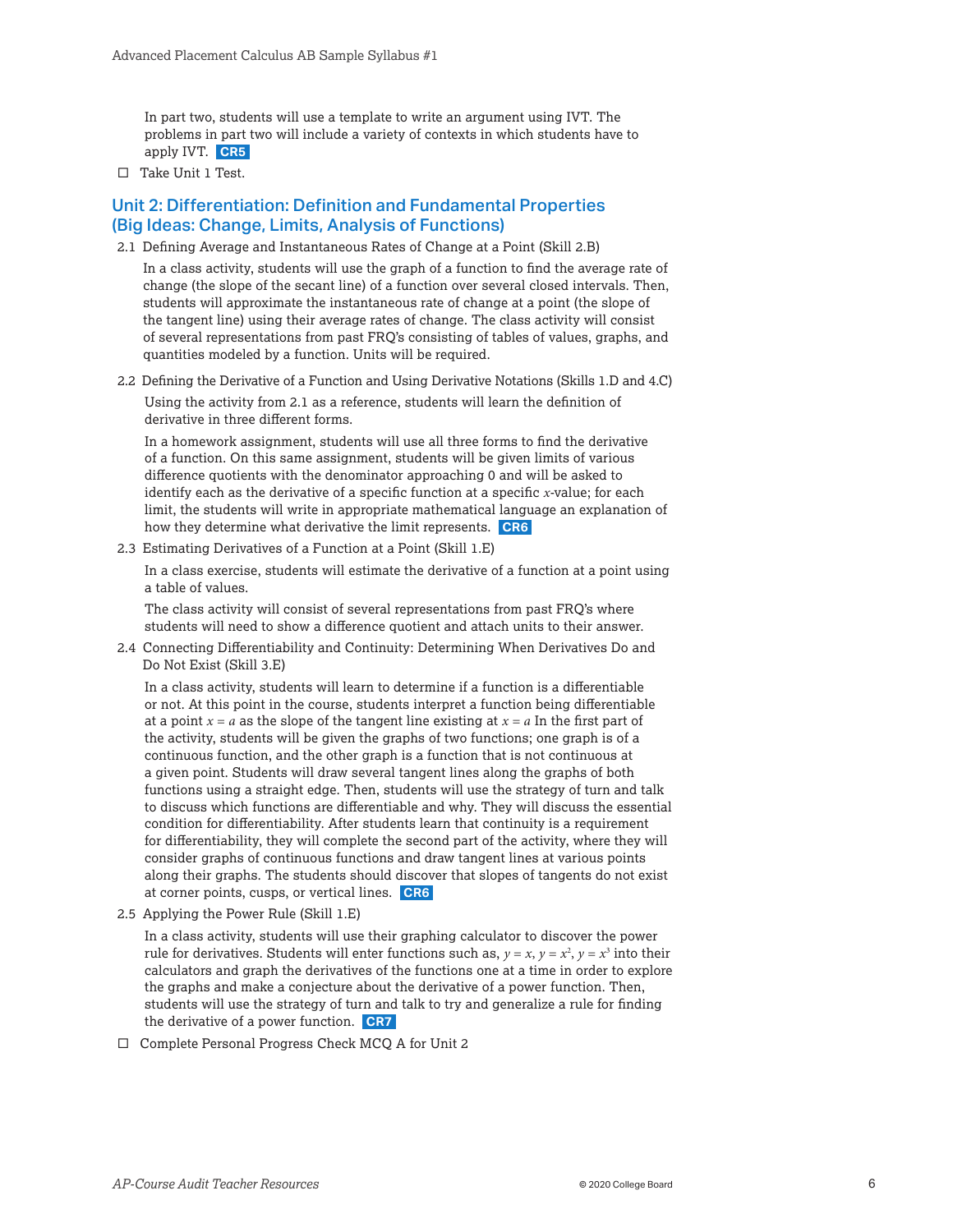2.6 Derivative Rules: Constant, Sum, Difference, and Constant Multiple (Skill 1.E) Students will complete a homework assignment applying the power rule to equations of the form *x*<sup>n</sup> .

In numerous problems, students will have to perform algebra first essentially rewriting functions involving products and quotients using algebra, before applying the power rule. **CR3**

2.7 Derivatives of cos *x*, sin *x*, *ex* , and ln *x* (Skill 1.E)

In several class activities, students will discover the derivative rules for these functions in multiple ways. First, as a class, we will derive the derivative of cos *x* using the definition of derivative. Second, students will graph one period of the sine curve and then draw various tangent lines at selected values of *x* to sketch the derivative. Third, students will explore the derivatives of *ex* and ln *x* by using their graphing calculator. Finally, students will have to recognize the limit expression as the definition of derivative. **CR4**

2.8 The Product Rule

In a homework assignment, students will use the product rule to find the derivative involving the functions listed in the topics above. The assignment will consist of the following parts. In part one, students will find the derivative given the equation of a function. In this part, the derivative of some problems should use algebra first and would not necessarily warrant a product rule even though the function is a product. In part two, students will use a table of values to find the value of the derivative. Students will have to pull values from the table in order to compute their answer. In the third part, students will use the graphs of functions to find the value of the derivative. (Skill 1.E)

2.9 The Quotient Rule (Skill 1.E)

In a homework assignment, students will use the quotient rule to find the derivative involving the functions listed in the topics above. The assignment will be cumulative involving all the other derivative rules, but an emphasis will be on the quotient rule. In part one, students will find the derivative given a symbolic representation of a function. In this part, the derivative of some problems should use algebra first and would not necessarily warrant a quotient rule even though the function is a quotient. In part two, students will use a table of values to find the value of the derivative. Students will have to pull values from the table in order to compute their answer. In the third part, students will use the graphs of functions to find the value of the derivative.

- $\Box$  Complete Personal Progress Check FRQ A for Unit 2
- 2.10 Finding the Derivatives of Tangent, Cotangent, Secant, and/or Cosecant Functions  $(Skill 1.D)$

In a homework assignment, students will apply the derivative rules of Tangent, Cotangent, Secant, and Cosecant Functions. The derivatives in this homework assignment will be cumulative of all the other derivative rules but an emphasis will be placed on the new rules.

- $\square$  Complete Personal Progress Checks MCQ B and FRQ B for Unit 2
- $\square$  Take Unit 2 Test

#### Unit 3: Differentiation: Composite, Implicit, and Inverse Functions (Big Idea: Analysis of Functions)

3.1 The Chain Rule (Skill 1.C)

In a class exercise, students will work in pairs to discuss how they would solve Free-Response Question 3 – Part C from 2007 (Form B). Students will have to pay attention to the fact that they need to find the derivative  $w'(t)$  when they are not given a formula that directly relates *w* and *t*; the formula given in the stem of the problem is in terms of *w* and *r*. This kind of problem should prompt a good discussion on how to find this derivative. To make things a little less complicated, I will write on the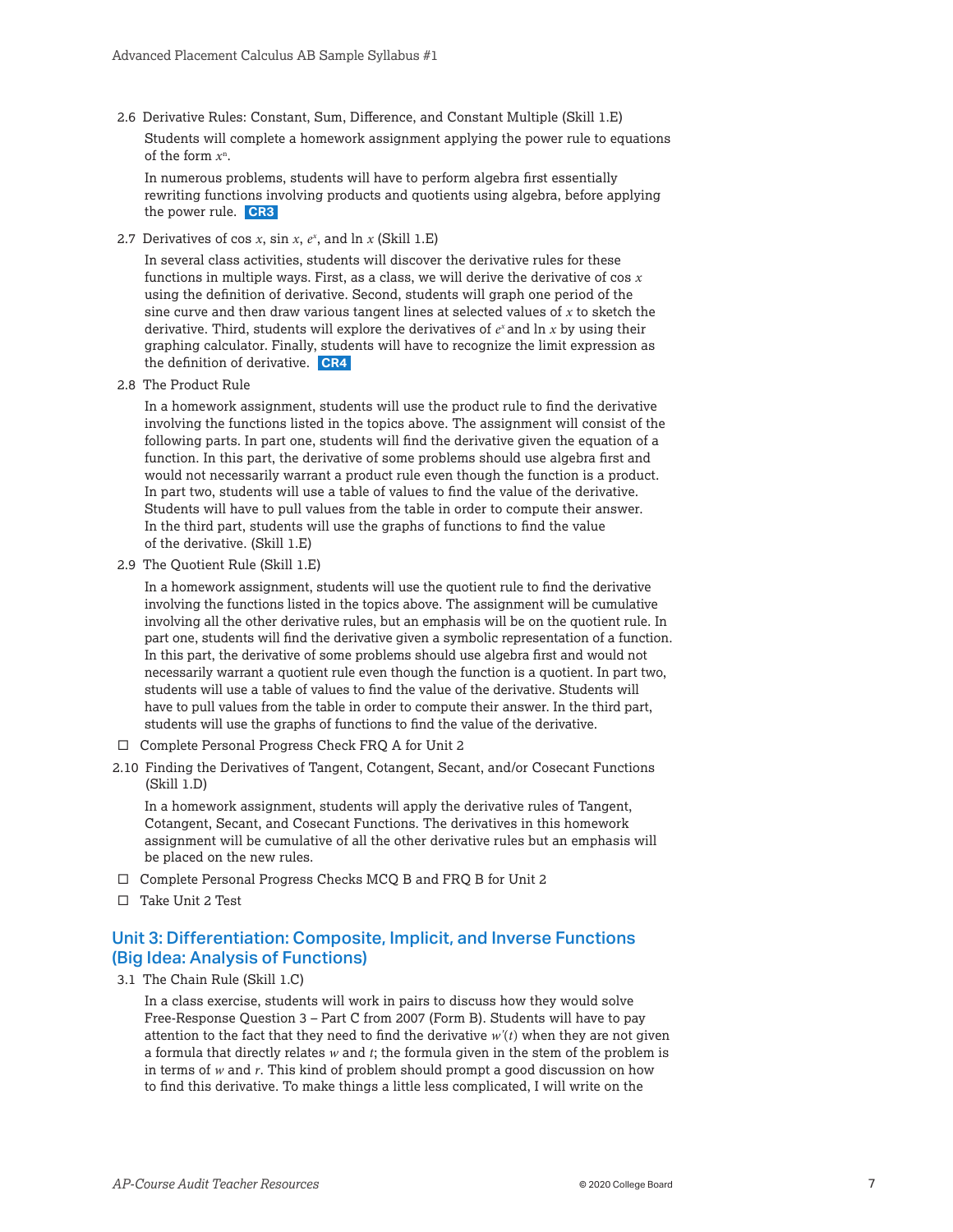board a pair of equations like  $y = u^3$  and  $u = x^2 + 1$  and ask the students to find  $\frac{dy}{dx}$ I don't expect students to come up with this rule on their own, so I will demonstrate for the students on how we could write a chain rule (a chain of derivatives) to find  $\frac{dy}{dx}$ Second, I will now denote  $u = g(x) = x$  and ask students to find  $f(g(x))$  and ask them how we could take the derivative of  $f(g(x))$  and end up with our answer from before. This will now lead to the derivative of  $f(g(x))$  using  $f'(g(x))g'(x)$ . After demonstrating a few examples, I will return to FRQ 3 and ask the students now to write a chain rule with the information they just learned. I will emphasize that students should pay attention to the units and use the units as a guide in writing a valid chain rule.

In a homework assignment, students will apply the chain rule in a variety of situations. In part one, students will be given a pair or more of equations and will have to write the chain rule using Leibniz notation to find the derivative. In part two, students will find the derivative of  $f(g(x))$  without writing the chain rule. In part three, students will be given word problems like the FRQ they just worked with where they will have to write a chain rule to find the derivative paying attention to the context and units of the problem. **CR3**

3.2 Implicit Differentiation (Skill 1.E)

In a homework assignment, students will use implicit differentiation to find the derivative. In addition to performing implicit differentiation, students will need to find points along a curve where the tangent line is vertical or horizontal.

3.3 Differentiating Inverse Functions (Skill 3.G)

In a homework assignment (the day prior to this actual lesson), students will recall the properties of inverse functions. Students will be guided in steps to first find the inverse of a linear function, confirm algebraically that they obtained the correct inverse function by using  $f(g(x)) = x = g(f(x))$ , and confirm graphically that they obtained the correct inverse function by graphing,  $f$ ,  $g$ , and  $y = x$  on one set of axes and noting the symmetry of *f* and *g* about the line  $y = x$ . In the final part of this assignment, students will find the derivatives of *f* and *g* and be asked how their slopes compare. The next day in class, students will derive a formula for finding the derivative of inverse functions by finding the derivative of the equation  $f(g(x)) = x$ . Once the rule is established for finding derivatives of inverse functions, students will practice the notation for this rule using different pairs of functions. This is helpful because students often struggle with notational fluency here. **CR6**

3.4 Differentiating Inverse Trigonometric Functions (Skill 1.E)

Students will apply implicit differentiation to trigonometric inverse relations like sin  $y = x$  to generate a rule for finding the derivative of  $sin^{-1}(x)$  as well as the remaining trigonometric functions.

- $\Box$  Complete Personal Progress Check FRQ B for Unit 3
- 3.5 Selecting Procedures for Calculating Derivatives (Skill 1.C)

In a class activity, students will work in pairs using the flowchart from *Teaching and Assessing Module 2* to determine which derivative rule to apply to a given function. The functions are represented as  $f(x)$ ,  $y$ , etc. One student will show the other student how to select the derivative procedure while the other student explains why they agree or disagree with the procedure chosen. Both students then find the derivative using appropriate symbols for the derivative. They check their answers and notation. Students will switch roles after each problem. **CR6**

3.6 Calculating Higher-Order Derivatives (Skill 1.E)

In a class activity, students will work in groups of four. Each group will be given four derivative problems on index cards. For each problem, there will be three specific derivatives to find while the fourth derivative will be a general rule for finding the *n*th derivative of the original problem. The first three students within each group will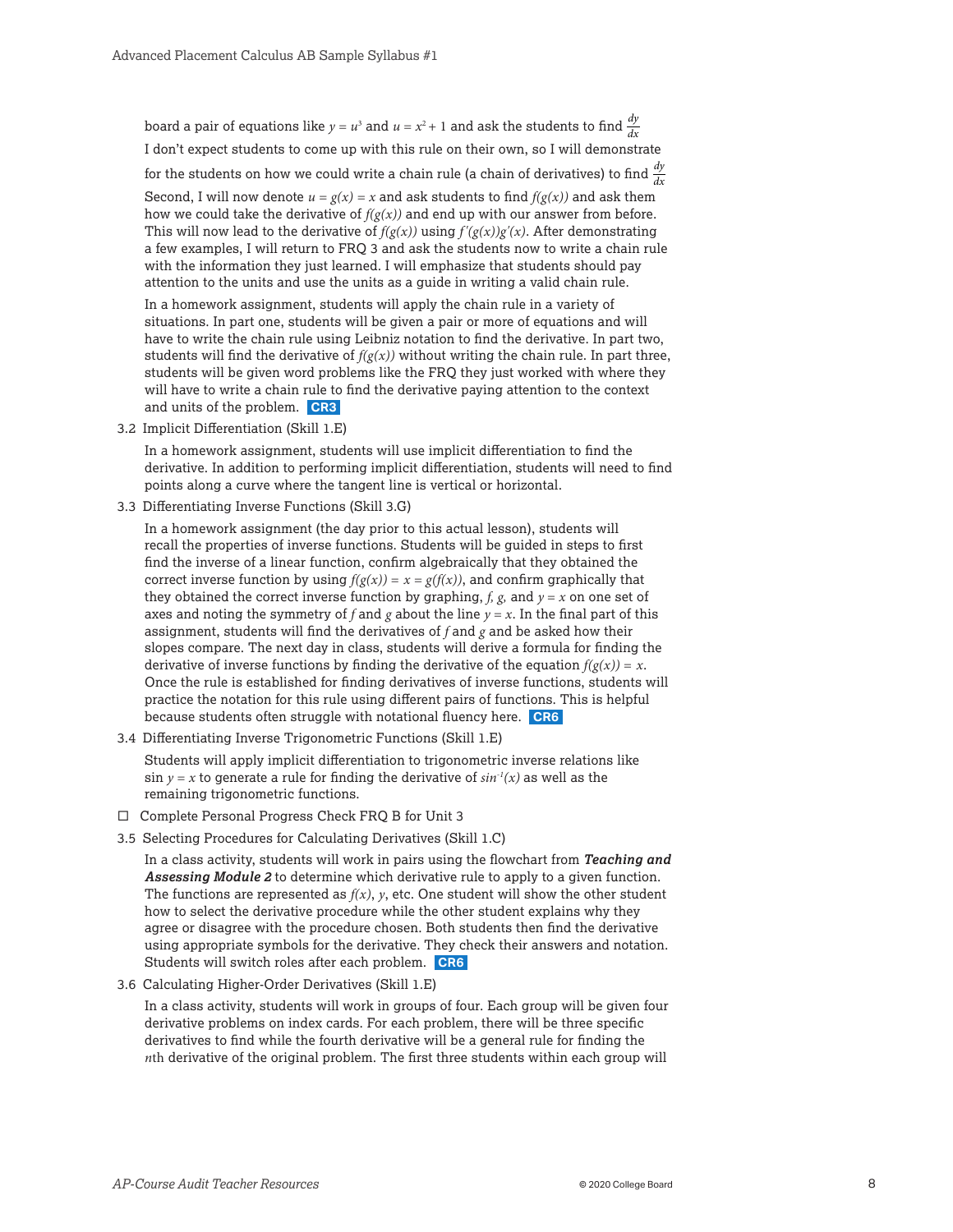find the indicated derivative while the fourth person will find a general rule in terms of *n* for finding the *n*th derivative. Each person in a group gets one turn at finding a rule for the *n*th derivative.

- $\square$  Complete Personal Progress Checks MCQ and FRQ A for Unit 3
- □ Take Unit 3 Test

#### Unit 4: Contextual Applications of Differentiation and Rates of Change (Big Ideas: Change, Limits)

4.1 Interpreting the Meaning of the Derivative in Context (Skill 1.D)

In a class activity, students will start with a function  $G(x)$  without context and be asked to interpret *G'*(5). Then, context will be added to function *G*(*t*) to mean the amount of unprocessed gravel arriving at a processing plant, where *G* is measured in tons and *t* is measured in hours. Since students often struggle interpreting a derivative, students will be provided with a template. The template will be: At time  $t =$ , the function is increasing or decreasing at a rate of (units of  $y$ )/(units of  $x$ ). This activity will require students to interpret different representations. In a final part of this activity, students will critique student samples from past free-response questions to learn both correct and incorrect ways of interpreting a derivative. **CR8**

4.2 Straight-Line Motion: Connecting Position, Velocity, and Acceleration (Skill 1.E) Students will recall that average velocity is the change in position divided by the change in time, i.e., average velocity  $= \frac{s(t+h)-s(t)}{h}$  and that when take  $\lim_{h\to 0} \frac{s(t+h)-s(t)}{h}$  we get *s'* (*t*), which refers to the instantaneous velocity at time *t*. Students will also recall that average acceleration is the change in velocity divided by the change in time, i.e., average acceleration is  $\frac{v(t+h)-v(t)}{h}$  and when taking the  $\lim_{h\to 0} \frac{v(t+h)-v(t)}{h} = v'(t) = a(t)$ .

Then, using guided examples, students will solve motion problems finding when the particle is at rest, reverses direction, speeding up, moves right, moves left, speeds up, and slows down using function and graphical representations. Students will have to give reasons for their answers. **CR3 CR5 CR6**

4.3 Rates of Change in Applied Contexts Other Than Motion (Skill 2.A)

In a homework assignment, students will find rates of change with respect to quantities other than time. Former free- response questions will be included where students will find the value of a derivative using their calculators and interpret their answers in the context of the problem. Questions will vary in their representation. Some questions will be represented in symbolic form, e.g., given *S* (*h*) find *S'* (4), while other questions will be in the form of words, e.g., "If *h* is the vertical distance between the graphs of functions *f* and *g*, then find the rate at which *h* changes with respect to *x* when  $x = 1.8$ ." **CR7** 

4.4 Introduction to Related Rates (Skill 1.E)

Students often struggle with Related Rates problems for numerous reasons. Therefore, before solving Related Rate problems, students will use a class activity to help them develop guidelines for solving related rate problems. The steps we will focus on during this activity consist of: 1. Drawing a picture, if applicable, to represent the problem; 2. Distinguishing between quantities that change and those quantities that don't change and labeling those quantities that change a variable; 3. Writing an equation that relates the quantities in the problem; and 4. Practice differentiating quantities in the equation with respect to time. In this step, students will need to identify the appropriate rule for differentiation based on the classification of the expression. **CR3**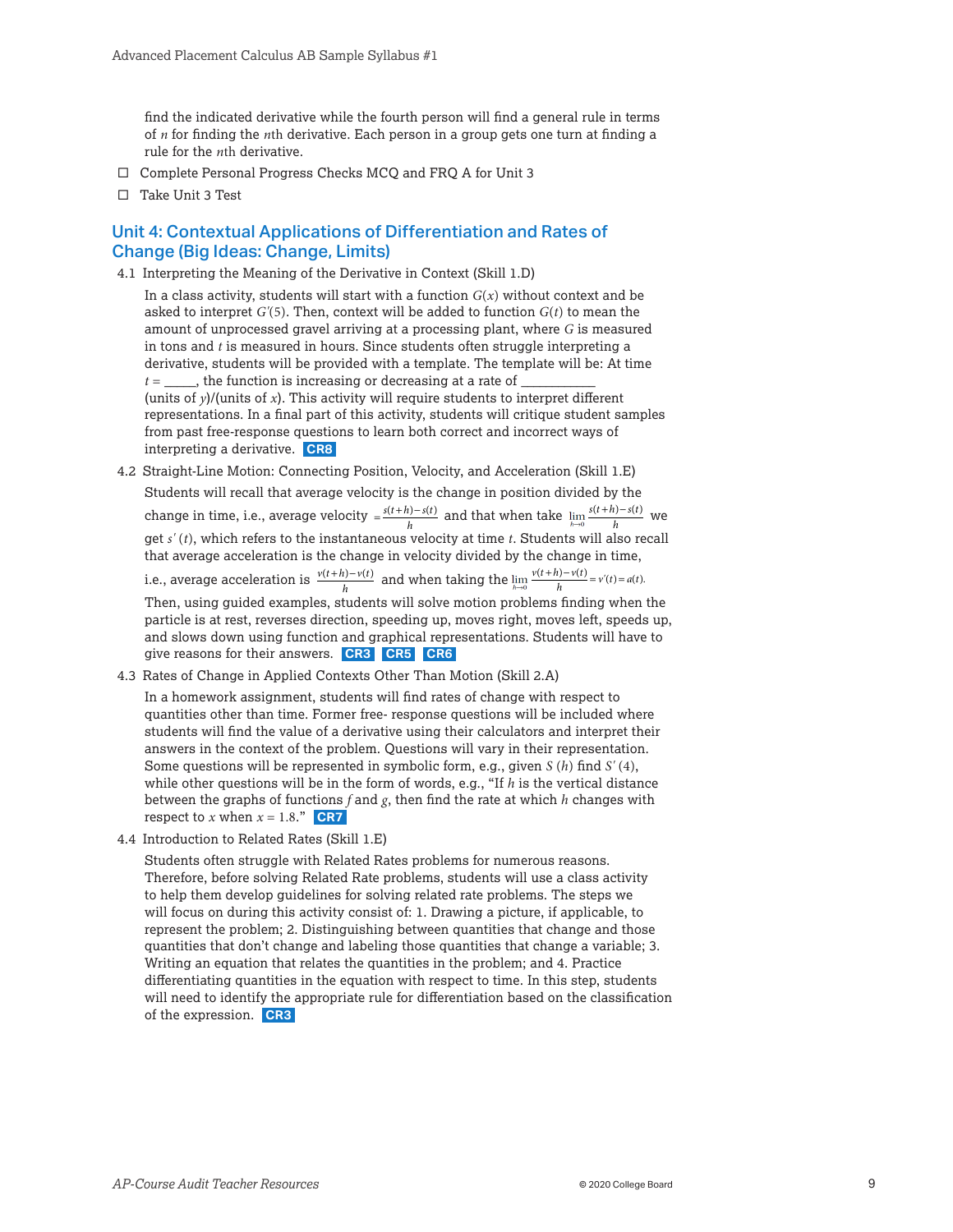4.5 Solving Related Rate Problems (Skill 3.F)

This lesson will continue from the topic 4.4 listed above. In a class activity, students will work in pairs. One student will draw a picture and label the quantities that change as variables and then pass it on to their partner for verification. Once the pair agrees on the picture and labels, they will individually write an equation that relates the quantities in the problem and switch papers to see if they agree with each other's equations. Then, the students will differentiate the equation together agreeing on their steps in finally solving the problem. **CR4**

4.6 Approximating Values of a Function Using Local Linearity and Linearization  $(Skill 1.F)$ 

This class activity will begin with me passing out a sticky note and asking students to guess  $\sqrt{6}$  to 3 decimal places.

The activity will continue with the steps in the handout. At the end of the activity, the student who is the closest wins a prize.

- $\Box$  Complete Personal Progress Check FRQ A for Unit 4
- 4.7 Using L' Hospital's Rule for Determining Limits of Indeterminate Forms (Skill 3.D)

If time permits, students will complete an in-class activity using their TI-Inspire to enhance their understanding of L' Hospital's Rule. As a follow up, students will complete a homework assignment using L' Hospital's Rule. The first part of the homework will require students to find the limit using both algebra and L' Hospital's Rule. Students should realize that even though both methods are capable of producing the same result, L' Hospital's Rule does have an advantage in certain problems. Limit problems in the homework will also represent the definition of derivative. In this case, the take-away is that students should realize that they could evaluate a limit representing the definition of derivative using L' Hospital's Rule.

- $\Box$  Complete Personal Progress Checks MCQ and FRQ B for Unit 4
- $\square$  Take Unit 4 Test

#### Unit 5: Analytical Applications of Differentiation including Analysis of Functions (Big Idea: Analysis of Functions)

5.1 Using the Mean Value Theorem (Skill 3.E)

In a class activity, students will use the graphic organizer and template from *Teaching and Assessing Module 3.* The graphic organizer will help students to check for the conditions of continuity on a closed interval and differentiability on an open interval. Then, students will use the template as a strategy to write a mathematical argument. These strategies are helpful because students often have a difficult time addressing the conditions of MVT and putting all the pieces together to write an argument.

In a homework assignment, students will be expected to apply MVT in multiple representations. The problems will be represented by using functions, graphs, and tables. For each representation, students will have to explain whether or not MVT can be applied. If MVT can be applied, then students will write an argument using the template mentioned above to justify their answer. **CR5**

5.2 Extreme Value Theorem, Global Versus Local Extrema, and Critical Points (Skill 3.E)

In a class activity, students will consider several graphs of functions – continuous and discontinuous. Using the graphs, students will take away that if a function is continuous on a closed interval, then the function has both a maximum and minimum. Students will understand that a function may still have a maximum or minimum even though it is not continuous on a closed interval. **CR5**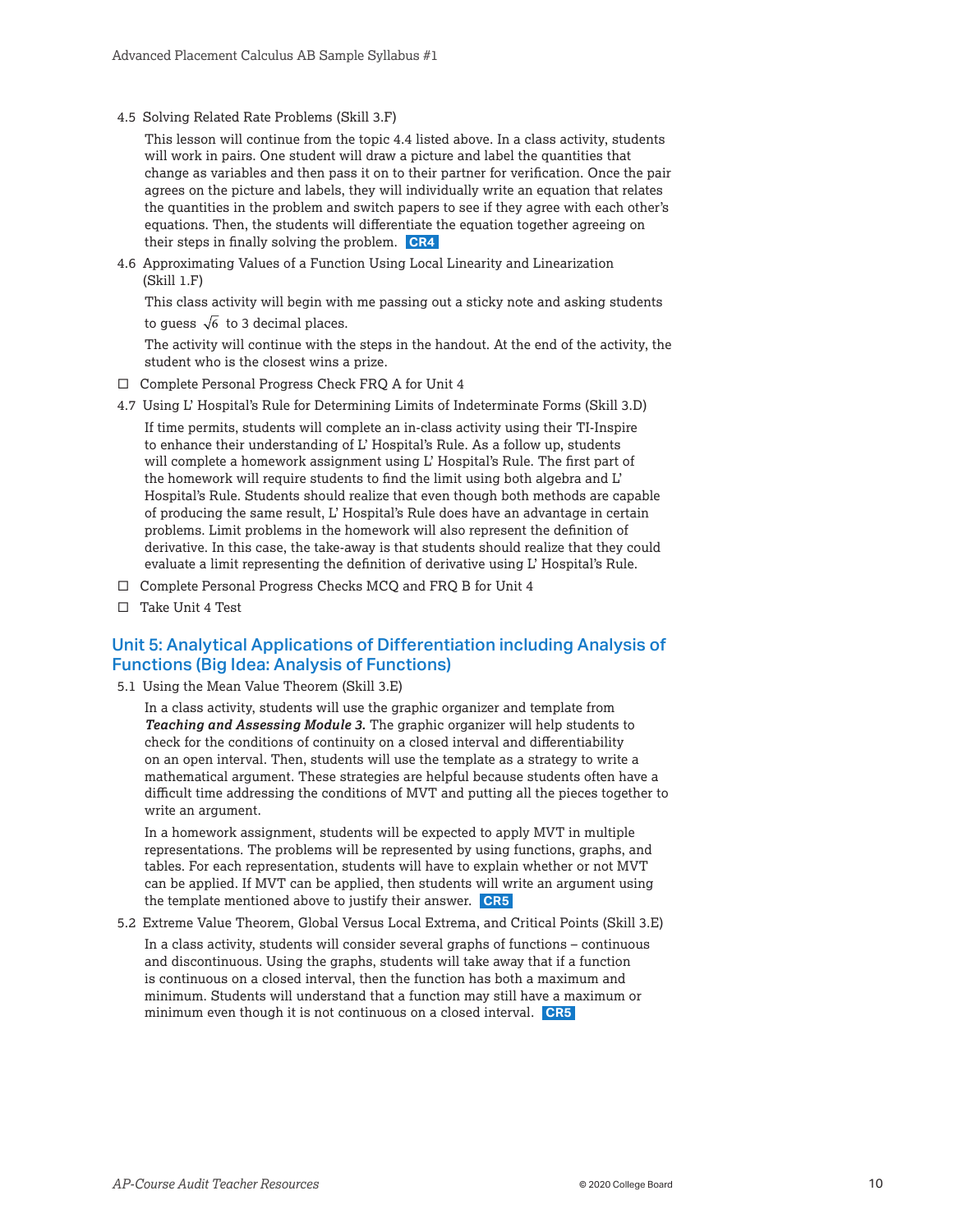- 5.3 Determining Intervals on Which a Function is Increasing or Decreasing (Skill 2.E) In class exercises, students will start out with a sign chart to determine the intervals where a function is increasing or decreasing and then write their final answer explaining their reasoning in words. Students will have to use precise language to write their explanations. For instance, if the derivative is negative, the function is decreasing, not decreasing at a negative rate.
- 5.4 Using the First Derivative Test to Determine Relative (Local) Extrema (Skill 3.D) In a homework assignment, students will use the first derivative test to determine relative extrema in various representations such as functions, tables, and graphs. Students will use a flow chart in selecting a method for finding relative extrema. The first part of the assignment will have students fill in the blanks to make a true statement. The fill in the blanks will help them develop notational fluency for justifying their answers. In part two, students will apply the flow chart for finding extrema to a variety of settings.
- $\square$  Complete Personal Progress Check MCQ A for Unit 5
- 5.5 Using the Candidates Test to Determine Absolute (Global) Extrema (Skill 1.E) In a homework assignment, students will use a graphic organizer in selecting a procedure to find absolute extrema. If EVT applies, then students will use the Closed Candidates Test. This homework assignment will include problems of various settings. Students will be expected to identify Global Extrema using functions, graphs, tables, and word problems from prior free-response questions.
- 5.6 Determine Concavity of Functions over Their Domains (Skill 2.E)

In a homework assignment, students will use a sign chart to determine the intervals where a function is concave up, concave down, and points of inflection. Students are expected to write complete reasons for their answers. For instance, identifying concave up as *f''* > 0 implies *f '* is increasing. Students will determine concavity in various contexts using functions, graphs, and tables.

- $\square$  Complete Personal Progress Check FRQ A for Unit 5
- 5.7 Using the Second Derivative Test to Determine Extrema (Skill 3.D)

In a homework assignment, students will use the second derivative test to justify extrema. Students will use the flow chart from the previous topic to help them choose a procedure for determining extrema. What to look for? Students often forget that when they are only given *dy*/*dx* and not the original function, that they need to consider the second derivative test for finding extrema and not the first derivative test. This kind of problem is addressed in topic 5.12.

5.8 Sketching Graphs of Functions and Their Derivatives (Skill 2.D)

In a class activity, students will be given graphs of several functions (polynomials, functions with corner points, and functions with vertical asymptotes) and will sketch their first derivative and in some cases second derivative.

Also, if the class is advanced, I could change this to a pair-share activity. Each pair will be given a set of four index cards. The first student will graph a function on an index card and pass the card to their partner who will sketch the derivative of that function. The second person will sketch a derivative of some function and pass the card to their partner who will sketch the function given the derivative card. Each pair will do this twice so that each student gets a turn at sketching the derivative given the function and sketching the function given the derivative. **CR4**

- $\square$  Complete Personal Progress Check MCQ B for Unit 5
- 5.9 Connecting a Function, Its First Derivative, and Its Second Derivative (Skill 2.D)

In a homework assignment, students will first sketch a function by using the first derivative to determine the intervals where the graph of the function is increasing, decreasing, and relative extrema, in addition to, using the second derivative to determine the intervals where the graph of the function is concave up, concave down,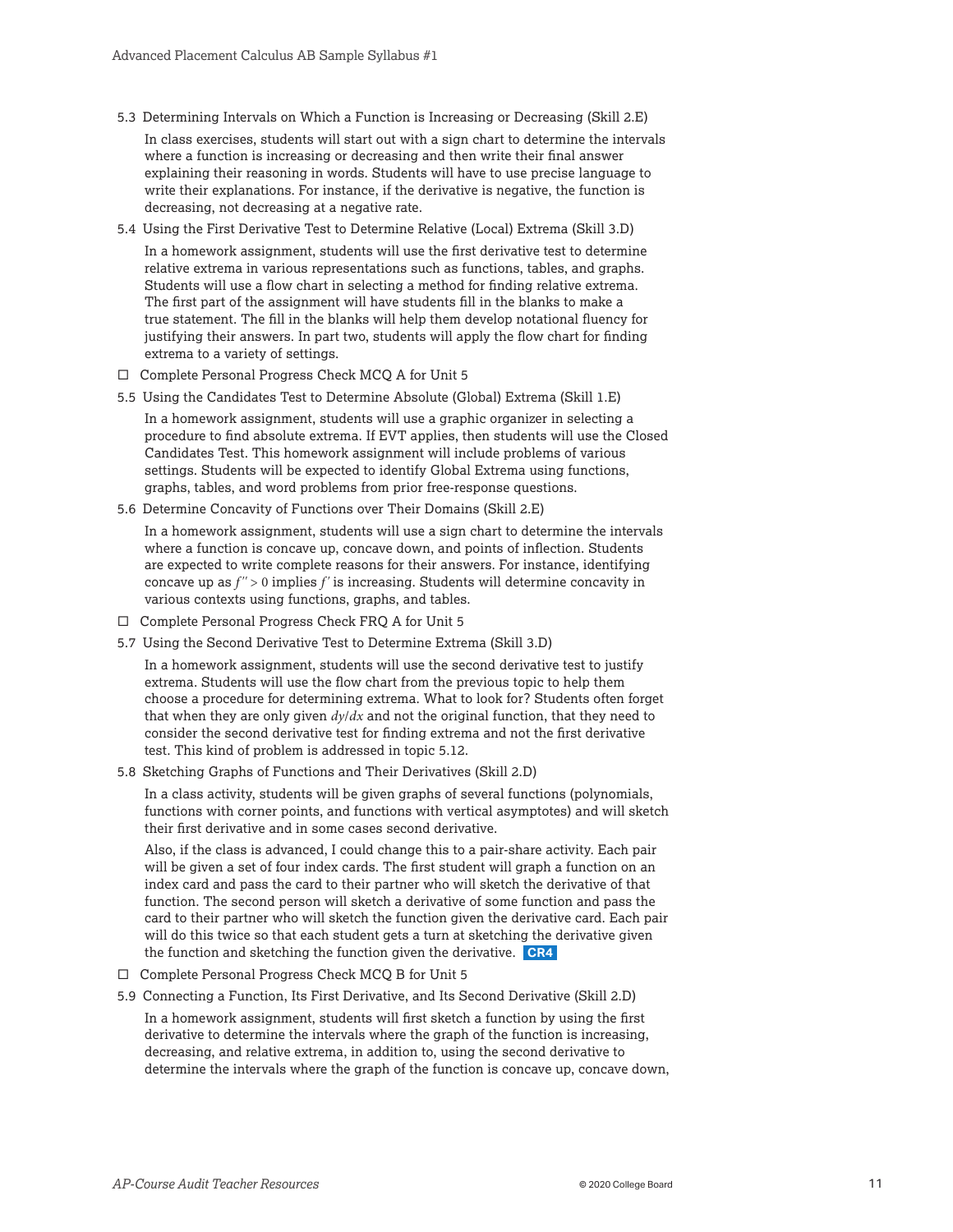and points of inflection and justify their answers for each. Secondly, students will use their graphing calculator to confirm that their graph is correct. Third, once students verify their graph is correct, they will use their graph of the function to graph the first derivative. Next, students will graph the second derivative from the graph of the first derivative. Students will align all three graphs under each other, i.e., *f*, *f '*, and *f''*. Students will then draw vertical lines connecting the following relationships: horizontal tangents on the graph of *f* is where the first derivative is zero, the relative extrema on the graph of *f* are points where the graph of the first derivative changes signs, the points of inflection on the graph of *f* line up with the relative extrema on the graph of *f '* which supports where the graph of *f''* changes signs.

5.10 Introduction to Optimization Problems (Skill 2.A)

Students will complete a class activity in small groups. Each group will be given one sheet of 8.5 by 11 inch paper. The group has to decide what size square to remove from each corner to produce the greatest volume. The group will remove that size square from each corner, fold up all the sides, and tape the edges to form a rectangular box. This activity is very hands-on and will help students make the transfer to more challenging optimization problems as far as what is the ultimate goal of solving optimization problems. The next day in class, students will learn how to use calculus to arrive at the answer and the group with the size square closest to the actual answer wins a prize.

5.11 Solving Optimization Problems (Skill 3.F)

In a class activity, students will learn a 5-step process for solving optimization problems. Students will receive a set of cards consisting of word problems, pictures, and various equations. The students will separate the cards into three groups. Each group will require a problem statement, a diagram, an optimization equation, a constraint equation, and an optimization function. Then, the students will complete the problems using the steps listed in the chart. Something to watch for is that many students fail to justify their answers using information about the derivative. If students don't know the closed interval they are working on, then EVT cannot be applied; hence, they should try using a global argument for justifying their absolute maximum or absolute minimum.

5.12 Exploring Behaviors of Implicit Relations (Skills 1.E and 3.E)

This topic will be covered back in topics 5.5 and 5.7. In a homework assignment, students will be given problems where they will have to find absolute extrema given an equation with *dy*/*dx*.

- $\square$  Complete Personal Progress Checks MCQ C and FRQ B for Unit 5
- $\square$  Take Unit 5 Test

#### Unit 6: Integration and Accumulation of Change (Big Ideas: Change, Limits, Analysis of Functions)

6.1 Exploring Accumulations of Change (Skill 4.B)

Class will start with a velocity vs. time graph, where  $v(t) = 70$  miles per hour from  $t = 0$  to  $t = 2$  hours.

From that information, students will easily know that the total distance traveled is 140 miles. What is important here is for the students to understand that 140 corresponds to the area under the graph of  $v(t) = 70$  from  $t = 0$  to  $t = 2$  hours. I will also reinforce that as time increases from 0 to 2, that the area under the graph is accumulating more distance because  $v(t)$  remains positive. It is also not surprising that the unit belonging to the answer of 140 is miles because when multiplying the units of  $v(t)$  and  $t$  you get miles. (Note: These are also the units belonging to the dimensions of the rectangle.) I emphasize to my students that we started with velocity measured in mph and ended up with distance measured in miles, so one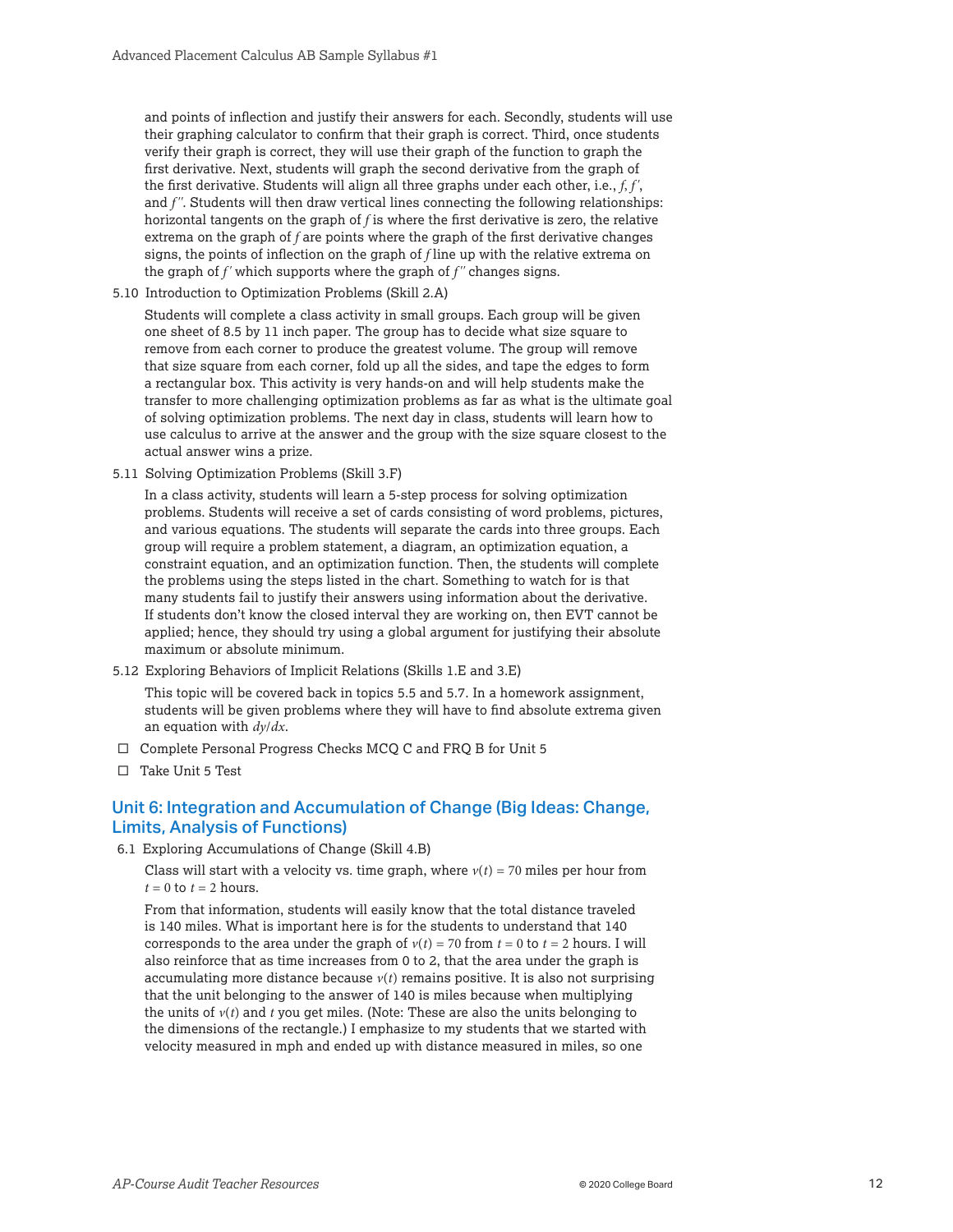might say that we are using an inverse process to differentiation. This is where I will show my students how to represent this scenario as a definite integral. Once I establish this problem using definite integral notation, my story continues with  $v(t) = -70$  mph from  $t = 2$  to  $t = 4$  hours. Once students understand that whenever the area of a region bounded by  $v(t)$  and the *t*-axis lies beneath the *t*-axis, the area represents a negative change in position over the given time, I will ask my students

to evaluate many different integrals such as  $\int_{0}^{4} v(t) dt$ ,  $\int_{0}^{4} |v(t)| dt$ , using geometry/area

and interpret their answer in the context of the problem. In this short practical problem, I am able to build notational fluency with the definite integral, determine the units belonging to the answer of the definite integral, interpret the definite integral in the context of the problem using units, and understand the definite integral as an accumulation function.

6.2 Approximating Areas with Riemann Sums (Skill 1.F)

In a homework assignment, students will approximate the definite integral using Left, Right, and Midpoint Riemann Sums. Problems will be broken into parts consisting of functions, tables, and graphs.

6.3 Riemann sums, Summation Notation, and Definite Integral Notation (Skill 2.C)

In a class exercise, students will learn how to use the definition of the definite integral to find the exact value of a definite integral. Class will begin with a discussion about how we could improve our approximations from last night's homework in topic 6.2. Hopefully, students will say by increasing the number of rectangles. I will continue this discussion by asking them how many rectangles should we increase it to, and hopefully they will say an infinite number of rectangles. Then, I will use technology (*Calculus In Motion* by Audrey Weeks) that will show by increasing the number of intervals, the limit of the sum of the areas of the rectangles approaches a finite number.

Once the definition of the definite integral is established, students will complete a homework assignment finding the exact value of the definite integral using the definition. Then, they will have to write a definite integral given the limit expression representing the definition of the definite integral.

- $\Box$  Complete Personal Progress Check FRQs B for Unit 6
- 6.4 The Fundamental Theorem of Calculus and Accumulation Functions (Skill 1.D)

For a homework assignment, students will complete the activity on Integral-Defined Functions. The activity indicates three different integral-defined functions using the graph of  $f(t)$ . Students will use geometry/area to find each value in the table. Then, students will graph the values for each function in the table on the grid provided. The students will take away that, although the three functions have a different lower limit as a constant, their rates of change are all the same and that the derivative of each of the integral-defined functions is the graph of *f* (regardless of the lower limit). Another take-away from the graph is that functions can have the same rate of change yet differ by a constant.

6.5 Interpreting the Behavior of Accumulation Functions Involving Area (Skill 2.D)

As a follow-up to topic 6.4, students will complete an activity in class applying the Fundamental Theorem of Calculus to understanding the behavior of an integral-

defined function. If  $g(x) = \int_a^x f(t)dt$ , then students will use the connections  $g' = f$  and

 $g'' = f'$  to answer where the function *g* is increasing, decreasing, concave up, concave down, as well as relative extrema and points of inflection. The vocabulary students used back in Unit 5 to describe the behavior of a function is the same vocabulary they will use to describe the behavior of an integral-defined function.

6.6 Applying Properties of Definite Integrals (Skill 3.D)

Students will complete a homework assignment applying Properties of Definite Integrals. This assignment will consist of various parts. In part one, students will be given a graph of a function *f* and a definite integral value for a function *g*, and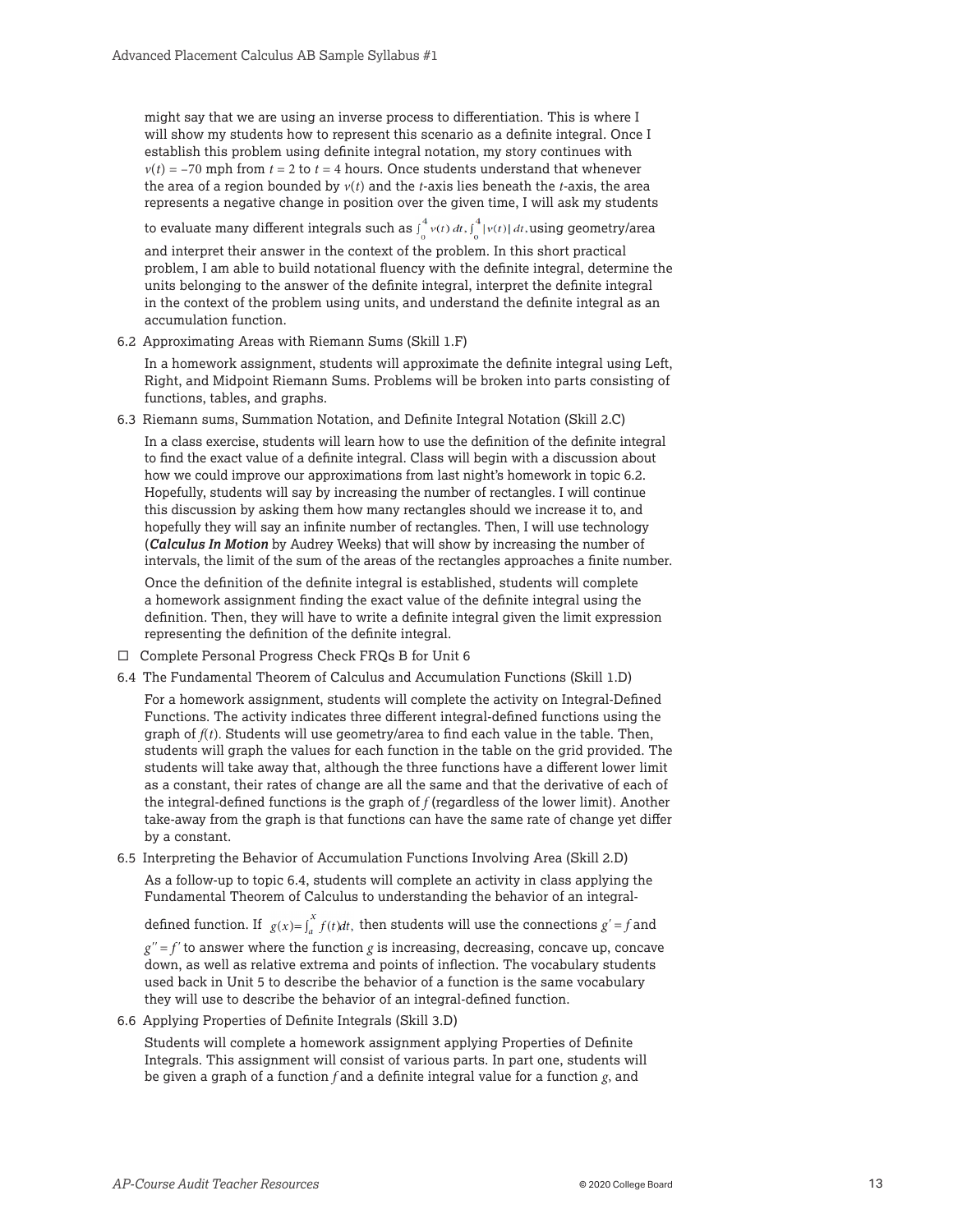constant function Students will find the value of the given definite integral such as  $\int_{1}^{3} (2f(x)+3g(x)-h(x))dx$  using definite integral properties such as

 $\int_a^b cf(x)dx = c \int_a^b f(x)dx$ ,  $\int_a^b f(x) \pm g(x)dx = \int_a^b f(x)dx \pm \int_a^b g(x)dx$ ,

 $\int_a^b f(x) + \int_b^c f(x)dx = \int_a^c f(x)dx$ , and  $\int_a^b f(x)dx = -\int_a^a f(x)dx$ . Students will have to use area

to find the value of the definite integral for *f*. In part two, students will be given multiple-choice questions from prior exams or the item bank where students have to apply these properties. **CR6**

- $\Box$  Complete Personal Progress Checks MCQ A for Unit 6
- 6.7 The Fundamental Theorem of Calculus and Definite Integrals (Skill 3.D)

In a homework assignment, students will use both parts of the Fundamental Theorem of Calculus (FTC) to solve problems. In part one, students will complete the statement using either part of the Fundamental Theorem of Calculus. These are great problems to help students establish appropriate notation in applying the FTC. Students often have difficulty connecting the FTC to problems when the notation varies. In part two, students will use the evaluation part of the FTC to find missing function values; some problems will require technology. In part three, students will be given a graph of a function and will have to use area using either part of FTC.

6.8 Finding Antiderivatives and Indefinite Integrals: Basic Rules and Notation (Skill 4.C)

The class activity will start by having students come up with a position function for an object whose velocity is given by  $v(t) = 3t$ . This class discussion will generate a rule (general power rule) for finding antiderivatives of the form  $\int u^{\mu} du$ , where  $n \neq -1$ . Students will often have to perform algebra first before applying this rule. **CR6**

6.9 Integrating Using Substitution (Skill 1.E)

Students will be given an indefinite integral where they have to recognize the integrand involves the chain rule. A class discussion will include how we could come up with a function whose derivative is in the integrand. This discussion will lead to integration by u-substitution. To help students, they will learn a 3-step process. Students will use the two activities from the *Teaching and Assessing Modules* to help them with sequencing the steps in the u-substitution process and error analysis. For each indefinite rule the students learn, the following day they will apply the FTC to evaluating the definite integral using that new rule. Students will learn to use the definite integral feature on their calculator to verify their answer to the definite integral. **CR7**

- $\Box$  Complete Personal Progress Check FRQs A for Unit 6
- 6.10 Integrating Functions using Long Division and Completing the Square (Skill 1.E)

In a homework assignment, students will first have to use Long Division or Completing the Square before finding the antiderivative.

Topics 6.11, 6.12, and 6.13 are BC-only.

6.14 Selecting Techniques for Antidifferentiation (Skill 1.C)

In an activity similar to how the students had to select procedures for derivatives, they will also learn to select techniques for antidifferentiation. In a class activity, students will use the strategy of error analysis. Written on the white board around the room will be six integration problems broken into stations. Students will visit each station in pairs, discuss what the error is in the integration process, and then redo the problem correcting the error and agreeing upon their solutions.

- $\Box$  Complete Personal Progress Check MCQ B for Unit 6
- $\square$  Take Unit 6 Test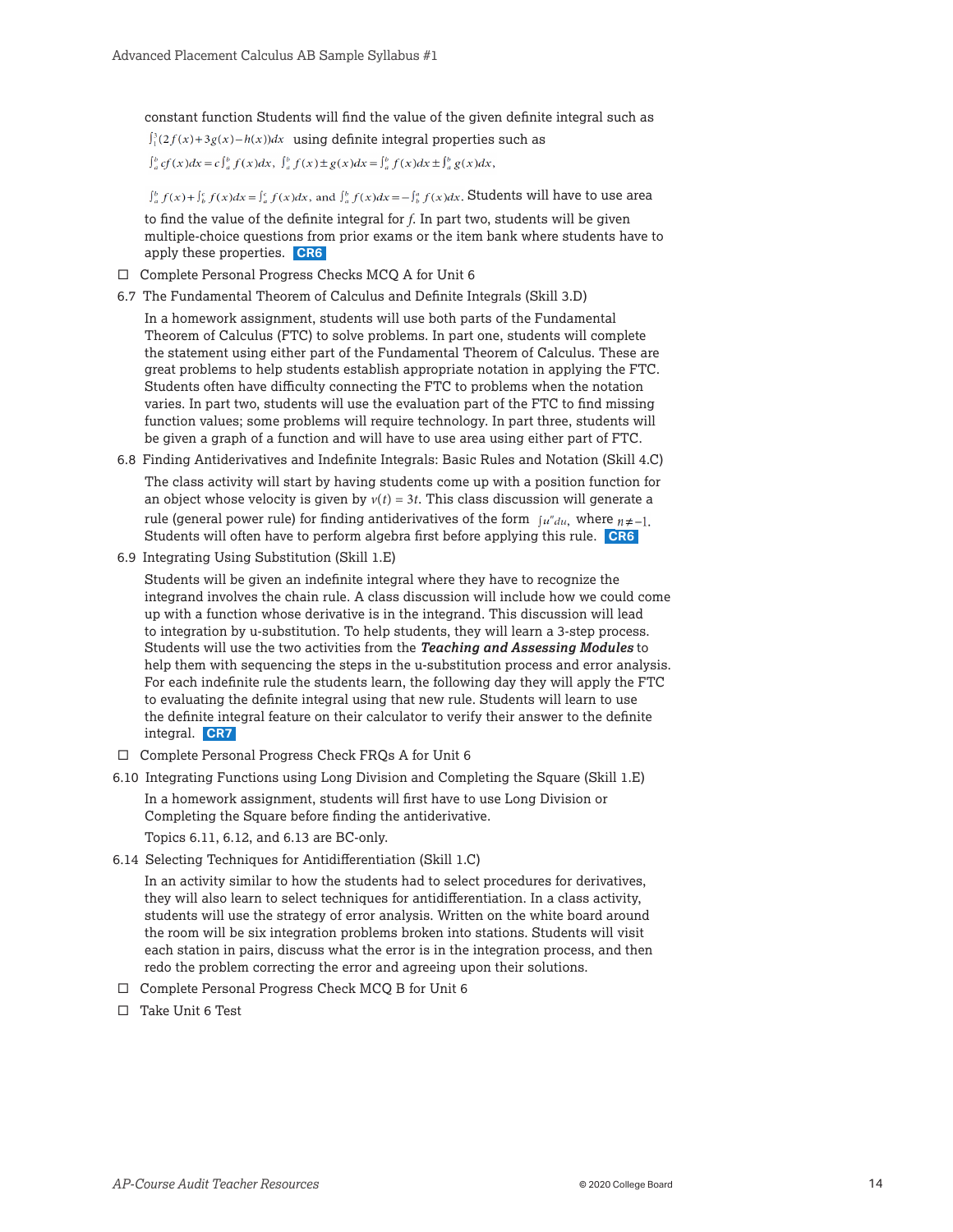#### Unit 7: Differential Equations (Big Idea: Analysis of Functions)

- 7.1 Modeling Situations with Differential Equations (Skill 2.C)
	- In a homework assignment, students will write a differential equation to model a given situation. Prior to the homework, a variety of examples will be demonstrated in class using a chart. In the chart, verbal statements will be associated with mathematical notation; e.g., "the rate of change of *y* with respect to *t* is proportional

to the amount of *y*" would be associated with, "  $\frac{dy}{dt} = Ky$ ." Once students know the proper notation, writing a differential equation to model a situation becomes easier for them.

- 7.2 Verifying Solutions to Differential Equations (Skill 3.G) In a homework assignment, students will find first or second derivatives to verify solutions to differential equations. **CR4**
- 7.3 Sketching Using Slope Fields (Skill 2.C)
- 7.4 Reasoning Using Slope Fields (Skill 4.D)
	- Topic 7.5 is BC-only.
- 7.6 Finding General Solutions Using Separation of Variables (Skill 1.E)
- 7.7 Finding Particular Solutions Using Initial conditions of Separation of Variables  $(Skill 1.E)$

I put 7.3, 7.4, 7.6, and 7.7 together in one lesson, revisiting the same topics in different contexts for a few days. In a class activity, I will start with students sketching a slope field for a differential equation in terms of just *x*. By having them sketch the slope field first, they get a feel for what is meant by a slope field while learning how to draw directed line segments that represent the slope of the curve at that point. Also, by starting with a differential equation of just *x*, students will notice that all the directed line segments are the same vertically, and that if the differential equation was just in terms of *y*, then all the directed line segments would be the same horizontally. After students construct a slope field, I will give them several points through which they will draw particular solutions and talk about the family of functions that are represented in the slope field. Students start to reason that if the differential equation just had an *x* then the family of curves (the general solutions) would be represented by parabolas or if the differential equation just had an *x*<sup>2</sup> , then the family of curves (the general solutions) would be represented by the shape of  $x^3$ . By starting with these basic differential equations, students are able to make connections from the differential equation  $\rightarrow$  to its slope field  $\rightarrow$  to its general solution  $\rightarrow$  and then finally to its particular solution.

The next type of differential equation my students will work with involves *x* and *y*. They will do a matching activity between the slope field and the differential equation. This is where students will have to increase their reasoning with slope fields because they will be looking for where the slope does not exist (which implies vertical tangents), where the slope is zero (which implies horizontal tangents), and where the slopes are positive or negative. Then, we will construct slope fields given a differential equation in terms of *x* and *y* and find its particular solution through a given point. A particular example I consider every year is the differential equation given by *dy dt*  $=-\frac{x}{y}$ . Usually students have no issue with the constructing the slope

field, but they make an error when they draw the particular solution through the point (0, 2) (0, 2) because they make a full circle. Students need to be reminded about particular solutions to differential equations. Particular solutions are functions (that are unique) and are continuous under appropriate conditions. Therefore, the graph of this particular solution belonging to the differential equation above is a semicircle (a function of *x*) of radius 2 with holes on the  $x - axis$  at (-2, 0) and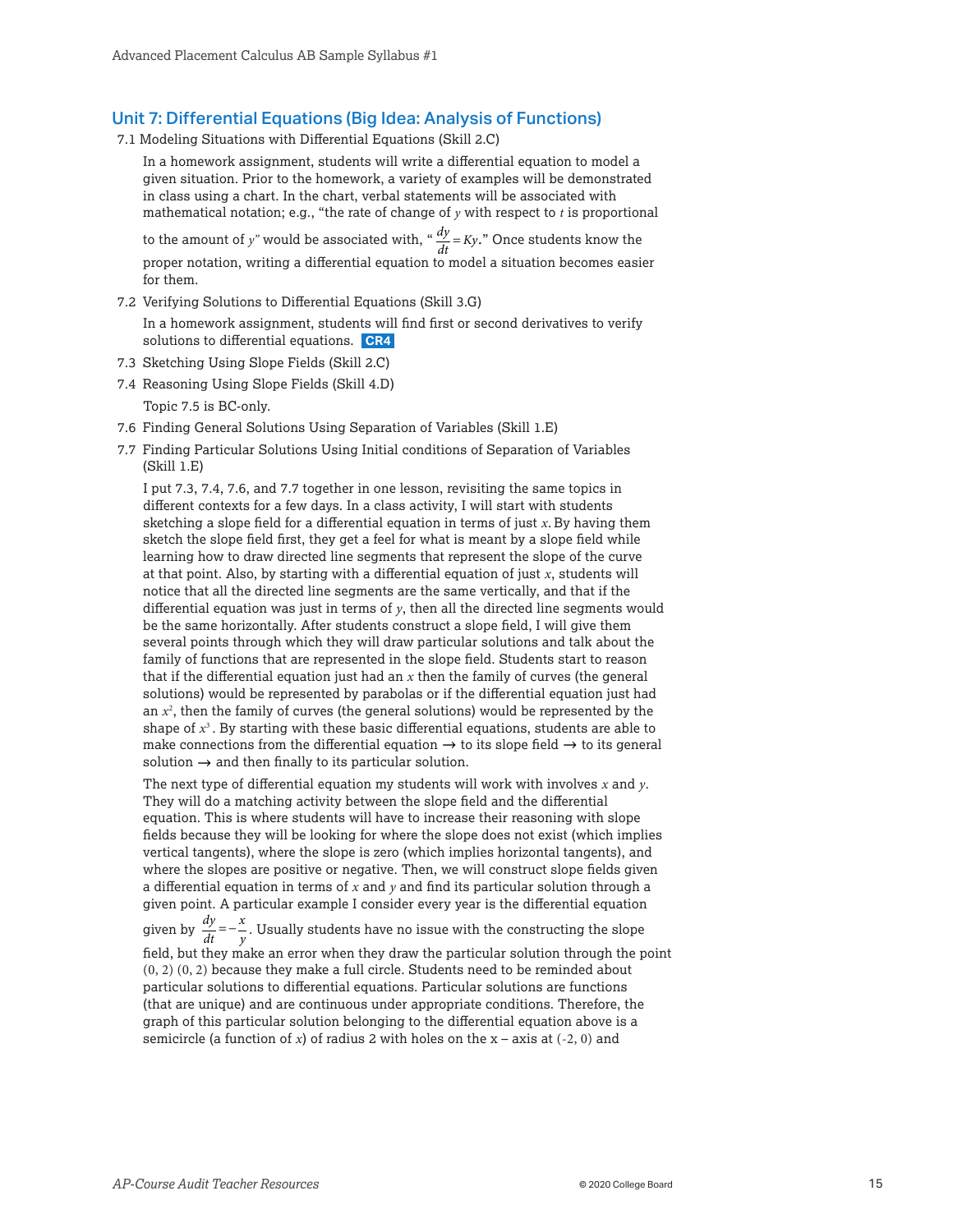(2, 0). The domain belonging to the particular solution equation must also satisfy the differential equation. The domain for the particular solution,  $y = \sqrt{4 - x^2}$  satisfying the *x*

point (0, 2) and 
$$
\frac{dy}{dt} = -\frac{x}{y}
$$
 is (-2, 2).

As a follow-up to these types of problems, students will be assigned released freeresponse questions from the College Board website.

- $\Box$  Complete Personal Progress Check FRQs A and B for Unit 7
- 7.8 Exponential Models with Differential Equations (Skill 3.G)

As an extension to topics 7.1 through 7.7, students will not only write a differential equation based on the written problem, but will have to solve the differential equation using the initial condition. Some solutions to differential equations will be modeled by exponential functions while others will not. Students often struggle with solving differential equations when there is context. Therefore, to help students transfer what they have learned so far to solving free-response questions like 2011 problem 5, I have created a worksheet for homework that will scaffold the skills necessary to solve such problems. The homework will start by having students practice separating the variables, which is essential for students in order to solve the differential equation. Then, students will find the particular solutions to differential equations in terms of variables other than *x* and *y*. (Students need practice with other variables.) Finally, students will solve the differential equation modeling a particular solution. Some of these problems will be former free-response questions.

Topic 7.9 is BC-only.

- $\square$  Complete Personal Progress Check MCQ for Unit 7
- $\Box$  Take Unit 7 Test

#### Unit 8: Application of Integration

8.1 Finding the Average Value of a Function on an Interval (Skill 1.E)

In a classroom discussion, I will show the students how to derive the formula for finding the average value of a function on a closed interval. Students will be assigned a homework assignment where they will have to find the average value of a function in multiple representations including functions, graphs, and written contexts. **CR4**

8.2 Connecting Position, Velocity, and Acceleration of Functions Using Integrals  $(Skill 1.D)$ 

In a homework assignment, students will apply the Fundamental Theorem of Calculus to problems pertaining to position, velocity, and acceleration. In some problems, students will be given information about the velocity of an object in multiple representations and will answer questions about the object's position. In other problems, students will be given information about the acceleration of an object, the object's velocity and position at a time *t*, and will be asked to find particular solutions for the object's velocity and position.

8.3 Using Accumulation Functions and Definite Integrals in Applied Contexts (Skill 3.D) This can be a challenging topic for my students because they have not internalized some concepts nor linked them to the appropriate notation. For example, some questions are asking for an average rate of change while other questions are asking for the average value. Because these questions seem very similar to each other, students are not sure what notation to write. These types of questions, usually referred to as "Rate Questions," involve rate of change, average rate of change, average value, find the amount of a quantity given the rates of change, etc. In a class activity, I will use a flowchart to help my students learn how to set up the integral. In the activity, students will write what functions they are given in the middle of the flowchart and label the units. The units and notation mean everything and cannot be ignored. Working from the middle of the flowchart, students will work upwards, interpreting various integral expressions using units and context; while working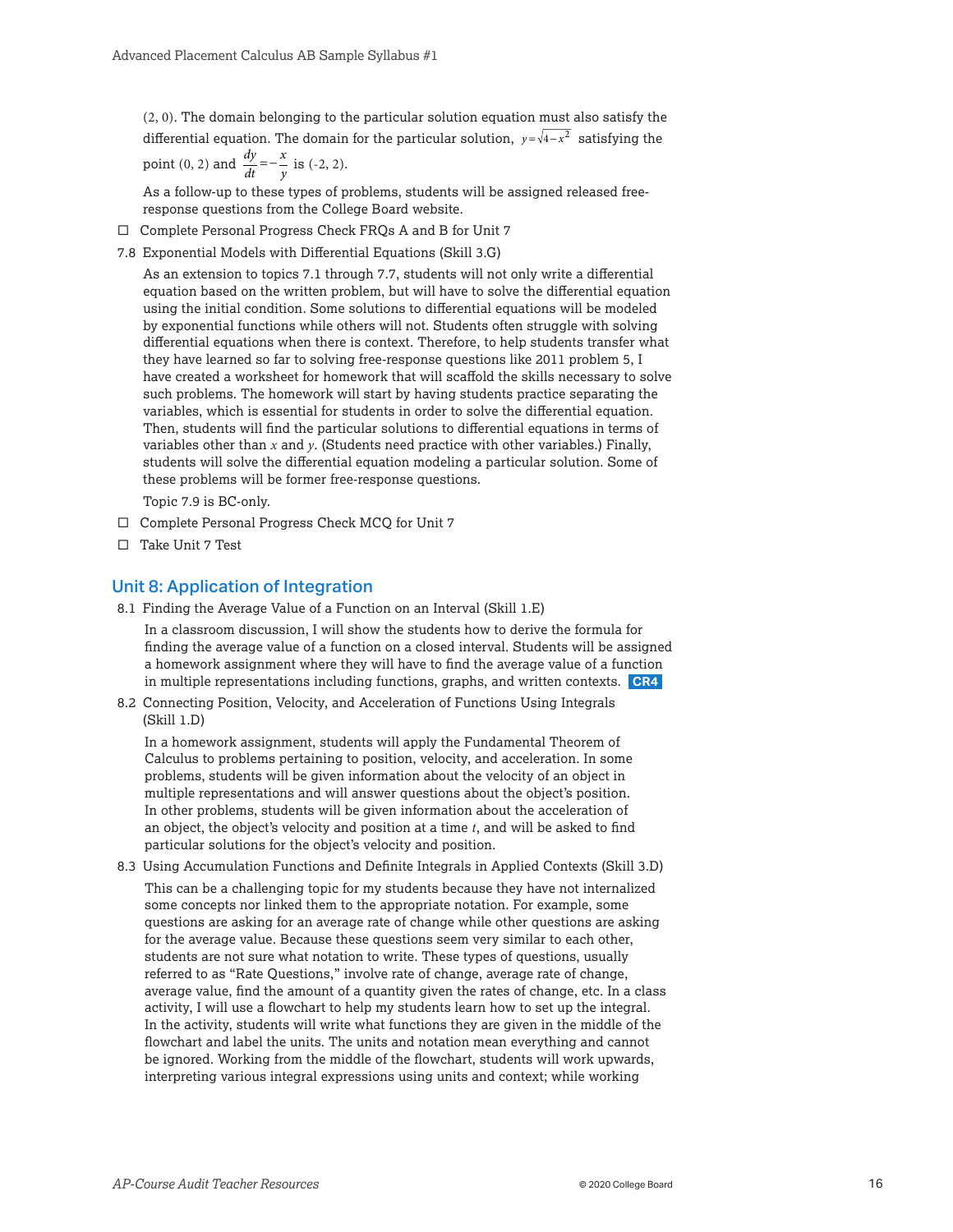downwards, students will interpret derivatives using units and context. Some problems will require the graphing calculator for both derivatives and integrals. **CR7**

 $\Box$  Complete Personal Progress Check FRQ A for Unit 8

#### Topics 8.4 through 8.6 Area Between Curves (Topic 8.4, Skill 1.E; Topic 8.5, Skill 1.E; Topic 8.6, Skill 2.B)

Students will complete a homework assignment where they will find the area between two or more curves. Throughout these topics, students will have to find areas between functions of *x* and as well as areas between functions of *y*. Some problems will have more than two points of intersection Some problems will require the students to use their graphing calculator's equation solve to find the points of intersection, then use the calculator to graph the functions to determine which graph is higher, and finally use the calculator's numerical integration feature to approximate the area. **CR7**

 $\Box$  Complete Personal Progress Check MCQ A for Unit 8

#### Topic 8.7 and Topic 8.8 Volumes with Cross Sections (Topic 8.7, Skill 3.D; Topic 8.8 Skill 3.D)

Students will complete a homework assignment where the base of a solid is the region enclosed by given equations and the known cross sections consist of either a square, rectangle, triangle, or semicircle.

To help students visualize what these solids look like, I will use the software – Calculus In Motion.

#### Topics 8.9 through 8.12 (Topic 8.9, Skill 3.D; Topic 8.10, Skill 2.D; Topic 8.11, Skill 4.E; Topic 8.12, Skill 2.D)

In a class activity, students will find volumes of revolutions by using the washer and disk methods. I will start the lesson with an enclosed region bounded by the graph of  $y = \sqrt{x}$ and the  $x - 2$  axis from  $x = 0$  to  $x = 4$ . Next, using Calculus In Motion, the software will revolve one rectangle about the *x* – axis showing the result of one cross section – a disk. Using the volume formula for a cylinder, I will derive with the class a formula for finding the volume of revolution by disk. I will reinforce to students how important it is to draw the rectangle in the enclosed region. The height of the rectangle represents the length of the radius and when the rectangle is drawn vertically, the length of the rectangle is the top function minus the bottom function resulting in an integrand in terms of *x*.; and when the rectangle is drawn horizontally, the length of the rectangle is the right function minus the left function where integrand is in terms of *y*. After a few examples and a homework assignment, I will return to this same problem (same region bounded by the *x* – axis) the next day where the axis of rotation gets dropped to the line *y* = –2. Using Calculus In Motion, I will revolve one rectangle about the line  $y = -2$ , and the students will see that the result of one cross section is a washer. Using a class discussion, I will derive with the students a formula for finding the volume by the washer method. To help students with setting up the formula, I will require students to draw the rectangle perpendicular to the axis of rotation; this way, the students will be able to recognize the big radius (representing the radius of the outer cylinder) and the clear radius (representing the radius of the inner cylinder). Volume by washer is recognized in my class by the formula

#### $V_W = V_{b i g \ rad i u s^2} - V_{c \$

Once students learn all the volumes of revolution methods, they often get confused on how to set up the integral. To help my students learn the set-up of volumes by disk and washer, we will complete a chart of problems that allows them to make the connection between the picture (the enclosed region and axis of rotation) and the appropriate volume method.